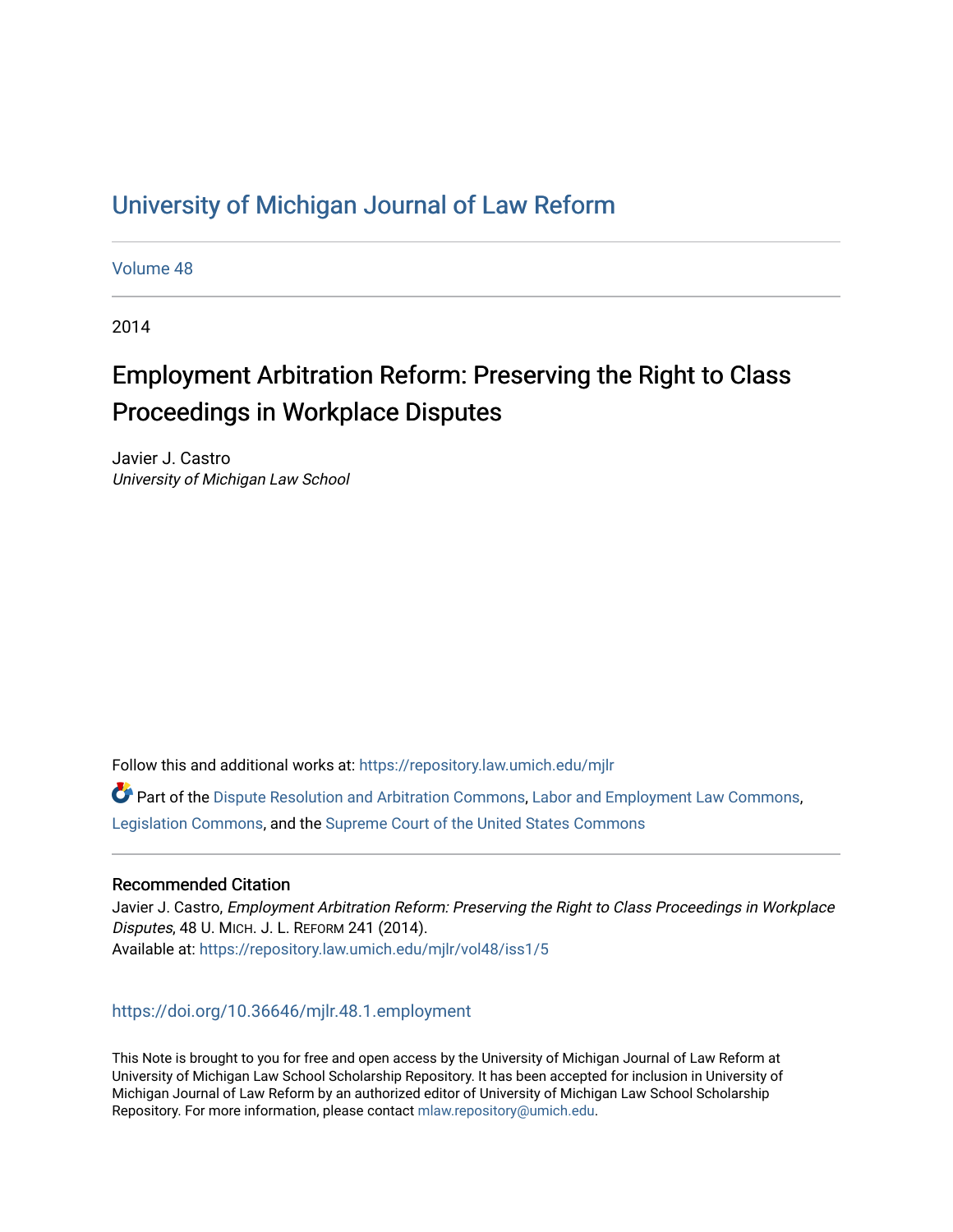Javier J. Castro\*

*The recent judicial enforcement of class waivers in arbitration agreements has generated ample debate over the exact reach of these decisions and their effects on the future of collective action for consumers and employees. In* AT&T Mobility v. Concepcion*, a 5-4 majority of the Supreme Court majority held that the Federal Arbitration Act (FAA) preempted state laws prohibiting companies from incorporating class action waivers into arbitration agreements. The Court upheld such waivers on the grounds that they are consistent with the language and underlying purpose of the FAA. Most courts across the country have since reinforced the strong federal policy favoring arbitration. This, in turn, has made it more difficult for employees—most of whom do not enjoy the benefit of union representation and must therefore arbitrate their claims as individuals—from engaging in class proceedings. Faced with this dire judicial landscape, employees must turn to Congress to limit the scope of compulsory arbitration and secure recognition of the right to class proceedings.*

*This Note advocates for legislative reform of federal arbitration law. Specifically, it argues for an amendment to the FAA that invalidates class waivers in mandatory arbitration agreements and applies only in employment disputes. Such a reform would help preserve important employee protections under federal labor law and would allow nonunion workers, in particular, to fully exercise their fundamental right to collective action.*

#### **INTRODUCTION**

At the intersection of federal arbitration and labor law lies a critical question: To what extent do class waivers in predispute arbitration agreements affect—or rather, constrain—the substantive rights of nonunion employees under federal labor law?1 The National Labor Relations Board (NLRB or Board) partially addressed this issue in December 2012, when it considered whether

<sup>\*</sup> J.D. Candidate, May 2015, University of Michigan Law School; B.A., 2009, Harvard University. I would like to thank Professor Kate Andrias for her invaluable guidance and insight, my fellow editors for their helpful feedback and assistance, and Jessica Leal for her constant encouragement and support.

<sup>1.</sup> See Jay W. Waks & Carlos L. Lopez, *Challenging AT&T Mobility v. Concepcion: Employment Class Action Waivers and Federal Statutory Rights*, 67 APR DISP. RESOL. J. 6, 76-79 (2012) (discussing the impact of class action waivers in arbitration agreements on the rights of employees).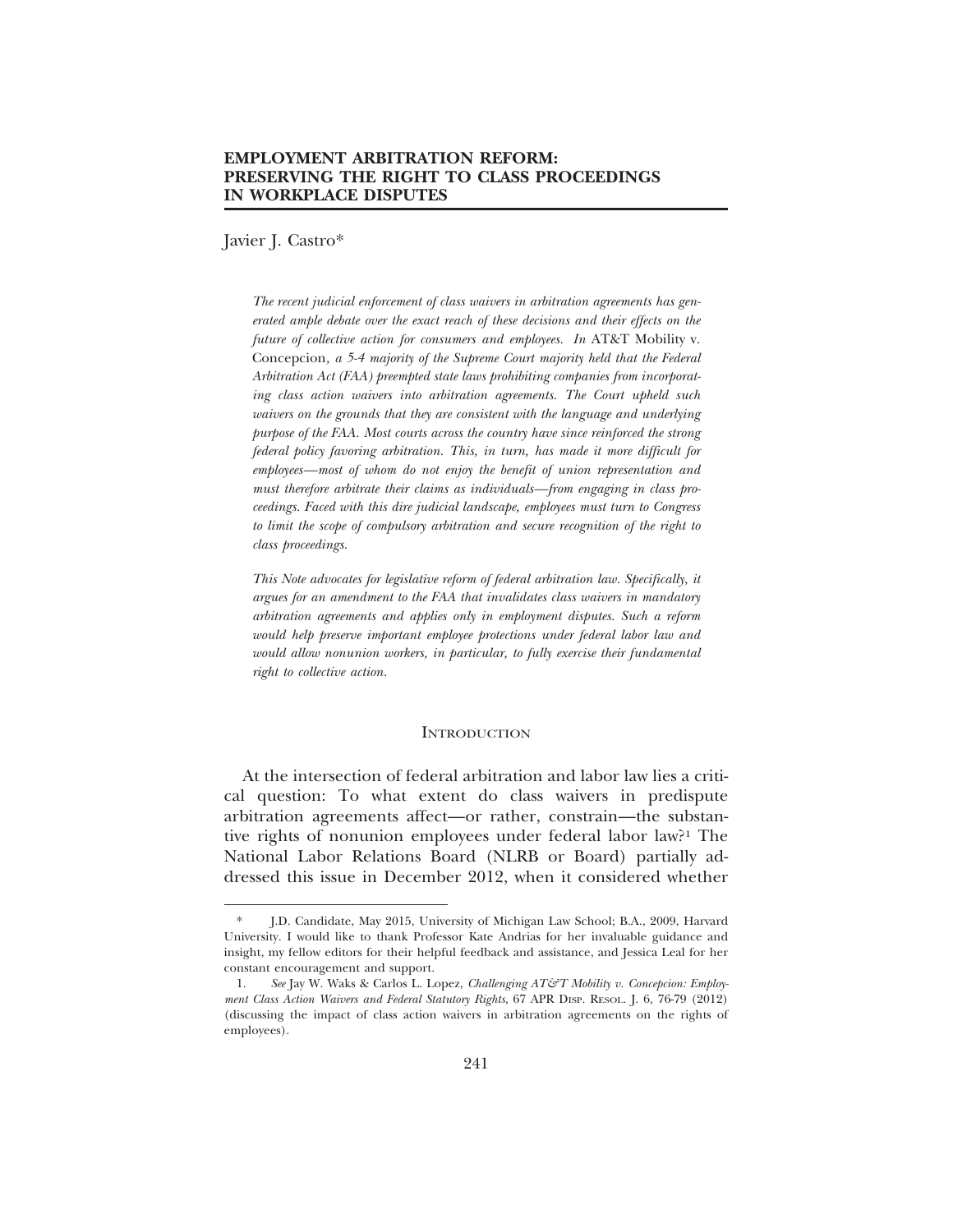an employer may require employees, as a condition of employment, to agree to arbitrate all employment on an individual basis. In *D.R. Horton, Inc.*, 2 the Board determined that the National Labor Relations Act (NLRA)3 protects employees' right to file or participate in a class or collective action,<sup>4</sup> notwithstanding the broad federal policy favoring individual arbitration. The Board reasoned that the NLRA is consistent with the Federal Arbitration Act (FAA)<sup>5</sup> because it does not preclude arbitration agreements, so long as such agreements do not bar employees from vindicating their right to engage in concerted activity in either an arbitral or judicial forum.<sup>6</sup> Recognizing the right of employees to engage in "concerted activities" for purposes of "mutual aid or protection,"7 the NLRB asserted its continued authority in resolving labor disputes and thereby sought to preserve the continuity of collective action in the post-*Concepcion* era,8 even amid the decline of union representation and the growing isolation of collective bargaining.9

By invalidating a mandatory arbitration clause barring class actions, the NLRB created a stir within labor and employment circles. Many viewed *D.R. Horton* as a challenge to the Supreme Court's latest rulings supporting the broad enforceability of arbitration clauses.10 Federal courts since, however, have generally declined to defer to the NLRB's reasoning and have responded by enforcing class waivers in employment arbitration agreements.11 The Fifth Circuit recently delivered a serious blow to the Board's authority when it overturned *D.R. Horton* on appeal, thereby encouraging businesses to continue using mandatory arbitration agreements as a

9. *See* Robert A. Gorman & Matthew W. Finkin, *The Individual and the Requirement of "Concert" Under the National Labor Relations Act*, 130 U. PA. L. REV. 286, 287–88 (1981) (observing the decline in union representation of private-sector employees over the past two decades).

10. *See, e.g.*, William J. Emanuel & Henry D. Lederman, *NLRA Versus FAA: Why the NLRB Got It Wrong in* D.R. Horton, LITTLER MENDELSON P.C. (July 18, 2012), http://www.littler .com/publication-press/press/nlra-versus-faa-why-nlrb-got-it-wrong-dr-horton-july-2012 (arguing that the Board's decision in *D.R. Horton* infringes on a clear congressional directive to enforce arbitration agreements according to their terms).

11. *See* discussion *infra* Part II.A.

<sup>2.</sup> D.R. Horton, Inc., 357 N.L.R.B. No. 184 (Jan. 3, 2012).

<sup>3. 29</sup> U.S.C. § 151–69 (2012).

<sup>4. 29</sup> U.S.C. § 157 (2012).

<sup>5. 9</sup> U.S.C. § 2 (2012).

<sup>6.</sup> D.R. Horton, *supra* note 2, at \*17–18.

<sup>7. 29</sup> U.S.C. § 157 (2012).

<sup>8.</sup> *See* Craig Becker, *The Continuity of Collective Action and the Isolation of Collective Bargaining: Enforcing Federal Labor Law in the Obama Administration*, 33 BERKELEY J. EMP. & LAB. L. 401, 405–11 (2012).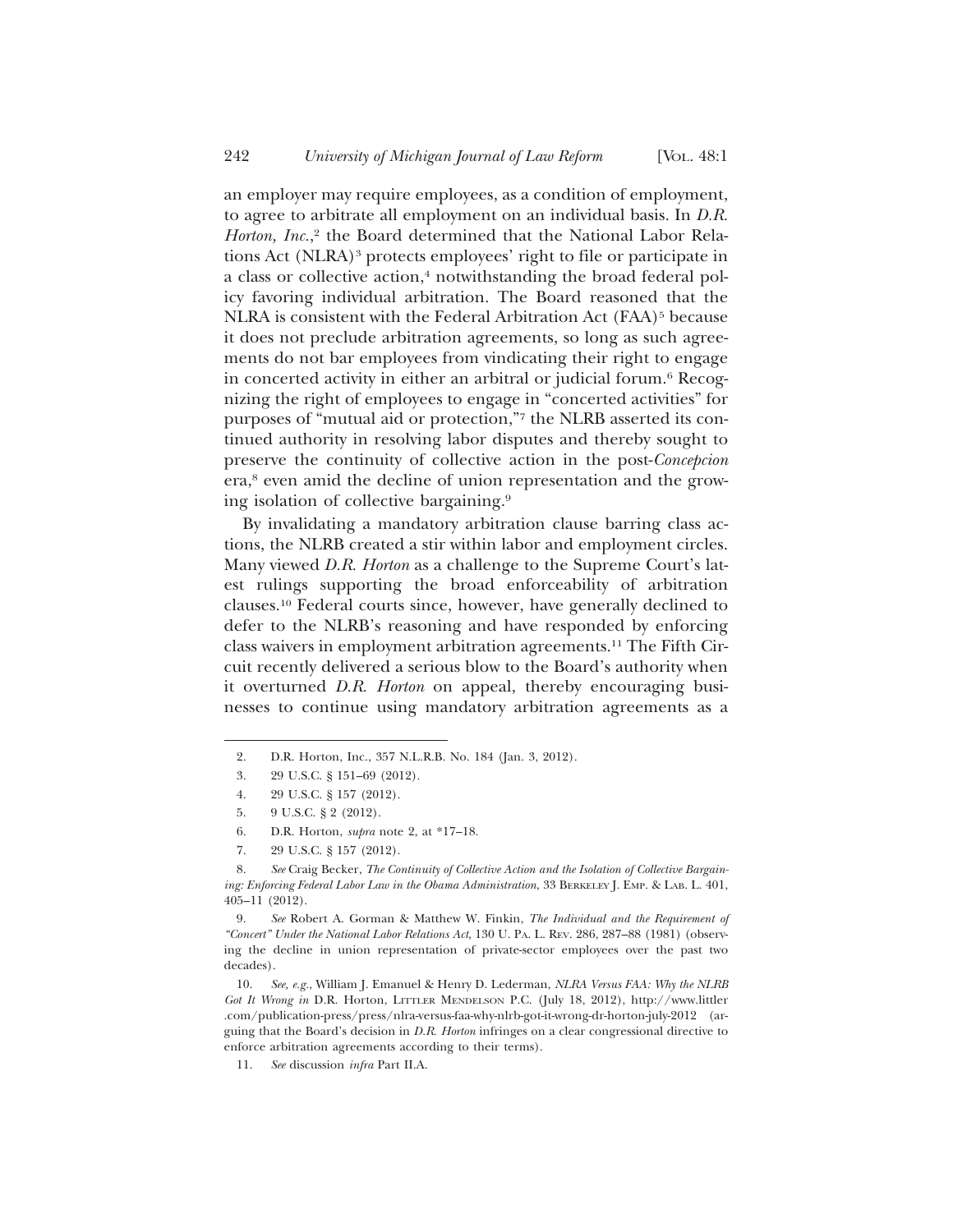means of getting their employees to sign away their right to concerted activity.12 Further, this ruling signals to employees that if they hope to preserve that right, they must seek reform not in the courts but through the legislature.

This Note argues that Congress should enact a statutory amendment to the FAA that bans enforcement of class waiver provisions in mandatory arbitration agreements, which prevent employees from aggregating their claims in any forum. Part I explains the statutory and doctrinal development that makes such reform necessary. It traces the rise of national labor policy in the twentieth century, culminating with the passage of the NLRA, which fundamentally transformed labor-management relations. The discussion then shifts to focus on the development of federal arbitration policy and the enactment of the FAA, which was designed to encourage private dispute resolution. After analyzing the differences between the NLRA and the FAA, this section highlights a number of key Supreme Court rulings that have broadened the applicability of the FAA in resolving consumer and employment disputes.

Part II addresses the apparent conflict between the courts and the NLRB over the enforceability of binding arbitration agreements in the nonunion workplace. While the Supreme Court and lower federal courts in recent years have strengthened the ability of employers to compel individual arbitration in the consumer contexts,<sup>13</sup> the NLRB has continued its longstanding practice of defending the substantive right of employees to engage in concerted activity for the purpose of "mutual aid or protection."14 This section concludes by emphasizing the need for congressional action as a means of restoring the status of national labor law and salvaging basic protections for nonunion employees. The focus throughout centers on nonunion employees—who make up a vast majority of the private sector workforce<sup>15</sup>—because they are often unable to bargain with their employer, compared to their unionized counterparts who benefit from having a union that can negotiate on their behalf.

<sup>12.</sup> D.R. Horton v. NLRB, 737 F.3d 344, 345 (5th Cir. 2013).

<sup>13.</sup> *See* Maureen A. Weston, *The Death of Class Arbitration After* Concepcion?, 60 U. KAN. L. REV. 767, 771-776 (2012) (analyzing Supreme Court decisions concerning class waivers and disputes arising from consumer and employment contracts).

<sup>14.</sup> *See* Charles A. Sullivan & Timothy P. Glynn, *Horton Hatches the Egg: Concerted Action Includes Concerted Dispute Resolution*, 64 ALA. L. REV. 1013, 1024–29 (2013); 29 U.S.C. § 157 (2012).

<sup>15.</sup> According to the Bureau of Labor Statistics, in 2013, private-sector employees had a union membership rate at about 6.7 percent. U.S. DEP'T OF LABOR, BUREAU OF LABOR STATIS-TICS, UNION MEMBERS SUMMARY (Jan. 24, 2014), http://www.bls.gov/news.release/union2.nr0 .htm.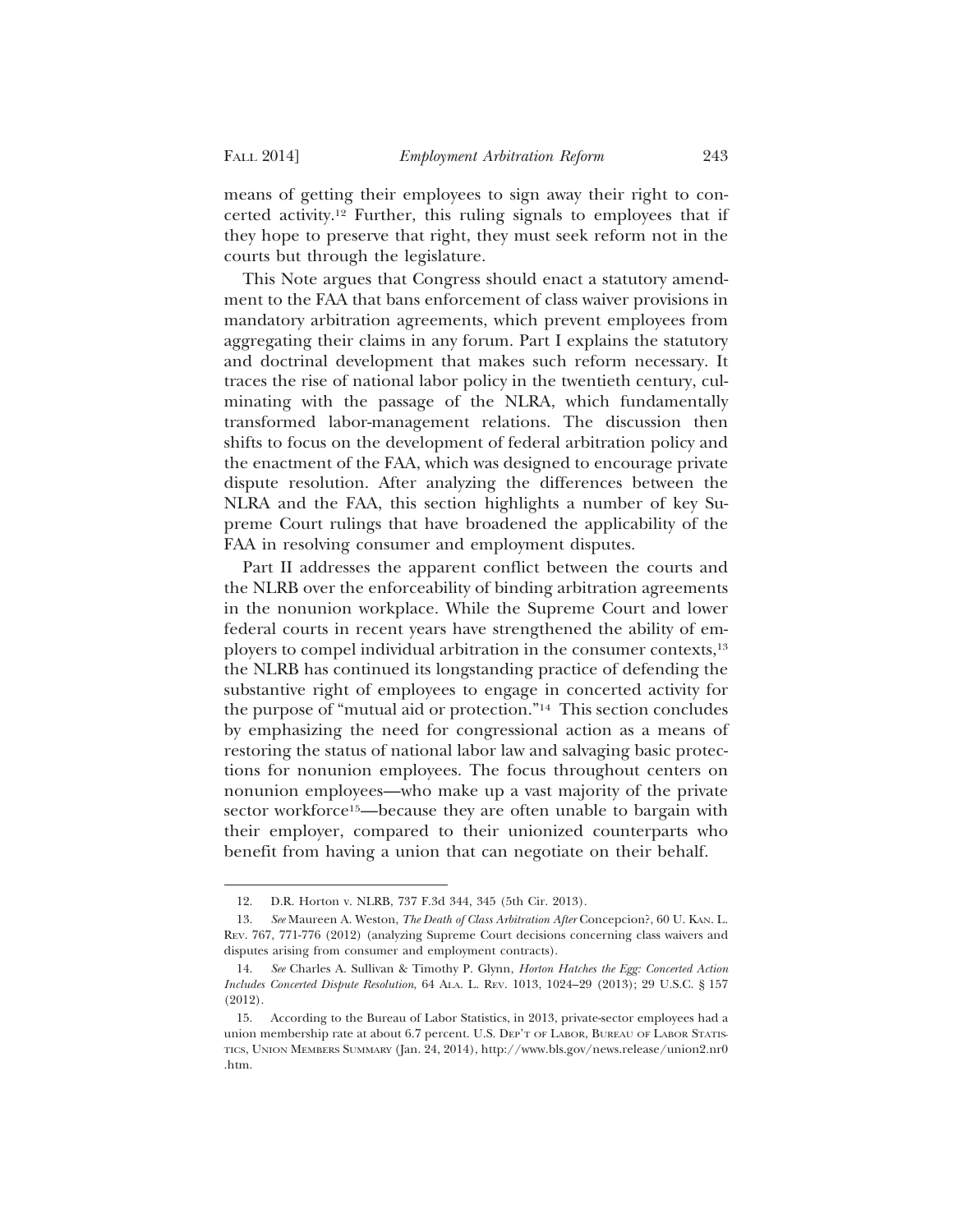Finally, Part III discusses a number of existing proposals that attempt to make the current system of employment arbitration more conducive to the needs of employees.16 After examining the merits and drawbacks of each of these proposals, this Part emphasizes the need for legislative reform that enables employees to engage in class proceedings. Specifically, it argues in favor of an amendment to the FAA that invalidates class waivers in mandatory arbitration agreements, which bar employees from aggregating their claims in any forum.17 This Part then justifies this proposed amendment in light of the social policies it serves.<sup>18</sup>

As union membership declines precipitously across the country,<sup>19</sup> many companies have turned to arbitration contracts to prevent nonunion employees from asserting their right to collective action.20 An amendment to the FAA would help stem the ongoing erosion of employee rights. It would also represent an important step toward achieving Congress's goal of remedying the "inequality of bargaining power" between employers and employees, a principle enshrined in the opening lines of the NLRA.21

## I. STATUTORY AND JUDICIAL BACKGROUND OF EMPLOYMENT ARBITRATION

To understand the contemporary debate over whether the FAA applies to nonunion employees and their right to collective action in arbitration, it is useful to begin by examining both the key federal statutes governing labor-management relations and arbitration agreements, the NLRA and the FAA, and the relevant interpretations of those statutes by federal courts and the NLRB. Whereas the NLRA instituted important protections for the substantive rights of employees, the FAA granted companies the right to seek enforcement of contracts requiring private resolution of disputes. But in a

<sup>16.</sup> *See* discussion *infra* Part III.A.

<sup>17.</sup> *See* discussion *infra* Part III.B.1.

<sup>18.</sup> *See* discussion *infra* Part III.B.2.

<sup>19.</sup> Steven Greenhouse, *Share of the Workforce in a Union Falls to a 97-Year Low, 11.3%*, N.Y. TIMES, Jan. 23, 2013, *available at* http://www.nytimes.com/2013/01/24/business/unionmembership-drops-despite-job-growth.html.

<sup>20.</sup> Theodore Eisenberg, Geoffrey P. Miller & Emily Sherwin, *Arbitration's Summer Soldiers: An Empirical Study of Arbitration Clauses in Consumer and Nonconsumer Contracts*, 41 U. MICH. J.L. REFORM 871, 883 (2008) (reporting that 92.9% of employment contracts contain arbitration clauses).

<sup>21. 29</sup> U.S.C. § 151 (2012) ("Experience has proved that protection by law of the right of employees to organize and bargain collectively safeguards commerce from injury, impairment, or interruption, and promotes the flow of commerce by . . . restoring equality of bargaining power between employers and employees.").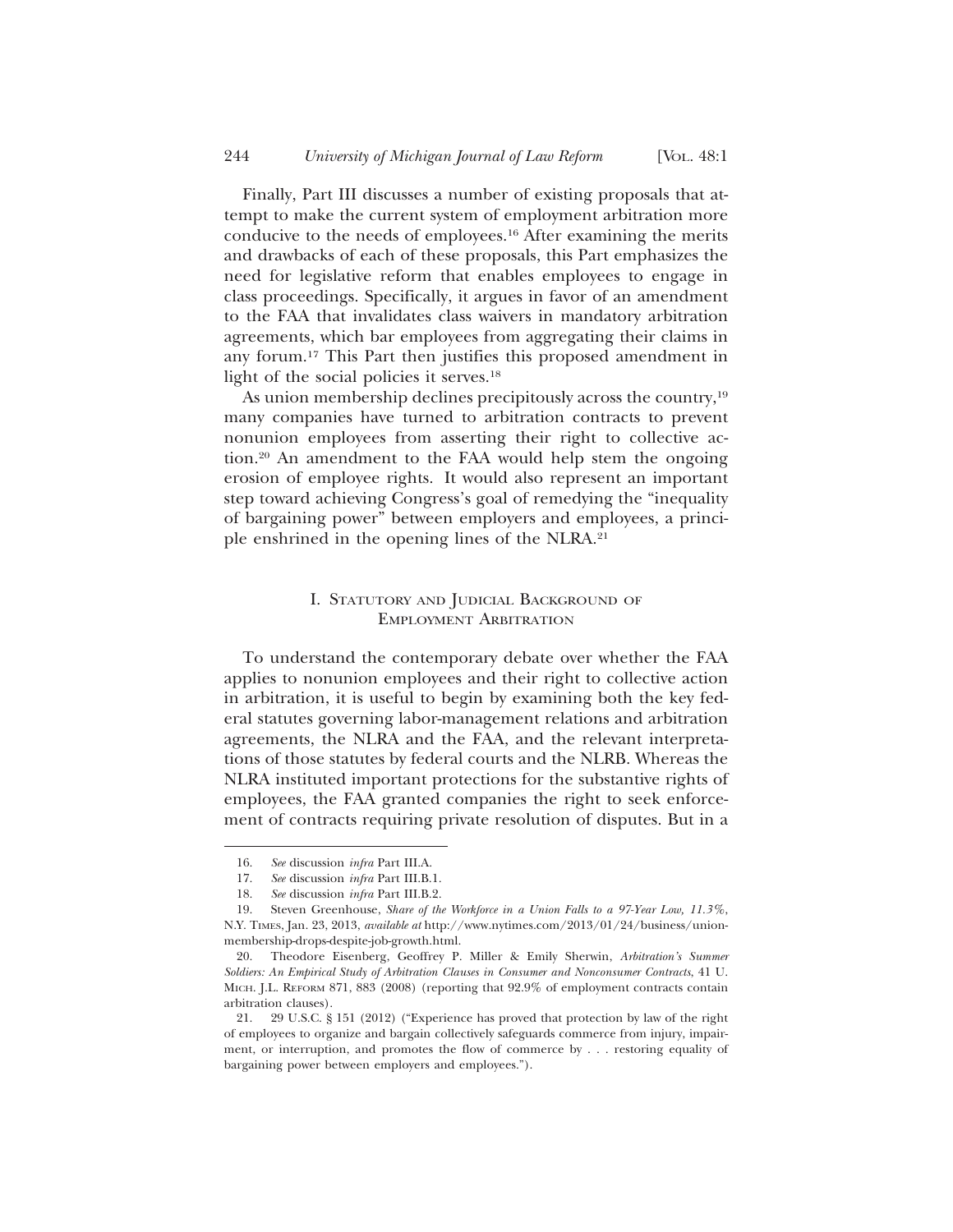number of recent decisions, the Supreme Court has authorized a liberal interpretation the FAA. Taken together, these decisions illustrate the strong judicial endorsement of arbitration.

#### *A. The NLRA and the Development of Protected Employee Conduct*

The mid-1930s were a decisive period in the history of American trade unionism. Following the collapse of the stock market, Congress searched for ways to end the deepening depression and stimulate the economy.22 Congress recognized that safeguarding the right to organize and bargain collectively would promote the free flow of commerce by removing certain "sources of industrial strife," encouraging the friendly adjustment of labor disputes and restoring the "equality of bargaining power between employers and employees."23 As the middle class became more sympathetic to the goals of organized labor, the federal government began to encourage unionization and collective bargaining.24

## i. Text and Purpose of the NLRA

In 1935, Congress passed the NLRA (also known as the Wagner Act)<sup>25</sup> establishing legal protections for private-sector employees to organize and bargain collectively over the terms and conditions of employment,<sup>26</sup> and creating the NLRB<sup>27</sup> to administer<sup>28</sup> and enforce those legal protections should an employer's conduct constitute an unfair labor practice.29

<sup>22.</sup> Amanda L. Ireland, Note, *Notification of Employee Rights Under the National Labor Relations Act: A Turning Point for the National Labor Relations Board*, 13 Nev. L.J. 937, 941 (2013).

<sup>23.</sup> *See* 29 U.S.C. § 151 (2012).

<sup>24.</sup> ARCHIBALD COX ET AL., LABOR LAW: CASES AND MATERIALS 42 (Foundation Press, 15th ed. 2011).

<sup>25.</sup> National Labor Relations Act, Pub. L. No. 74-198, 49 Stat. 449 (1935) (codified as amended at 29 U.S.C. §§ 151–69 (2012)). *See* Mark Barenberg, *The Political Economy of the Wagner Act: Power, Symbol, and Workplace Cooperation*, 106 HARV. L. REV. 1379, 1385–86 (1993). The Wagner Act was named after progressive New York Democrat and principal architect of the legislation, Senator Robert F. Wagner. *Id.* at 1390.

<sup>26.</sup> COX, *supra* note 24, at 43.

<sup>27. 29</sup> U.S.C. § 153(a)–(b) (2012).

<sup>28.</sup> *Id.* § 159; *see also* David P. O'Gorman, *Construing the National Labor Relations Act: The NLRB and Methods of Statutory Construction*, 81 TEMP. L. REV. 177, 181-83 (2008).

<sup>29.</sup> *Id.* § 158(a)(1) (forbidding an employer from "interfer[ing] with, restrain[ing], or coerc[ing] employees in the exercise of rights guaranteed" by Section 157.).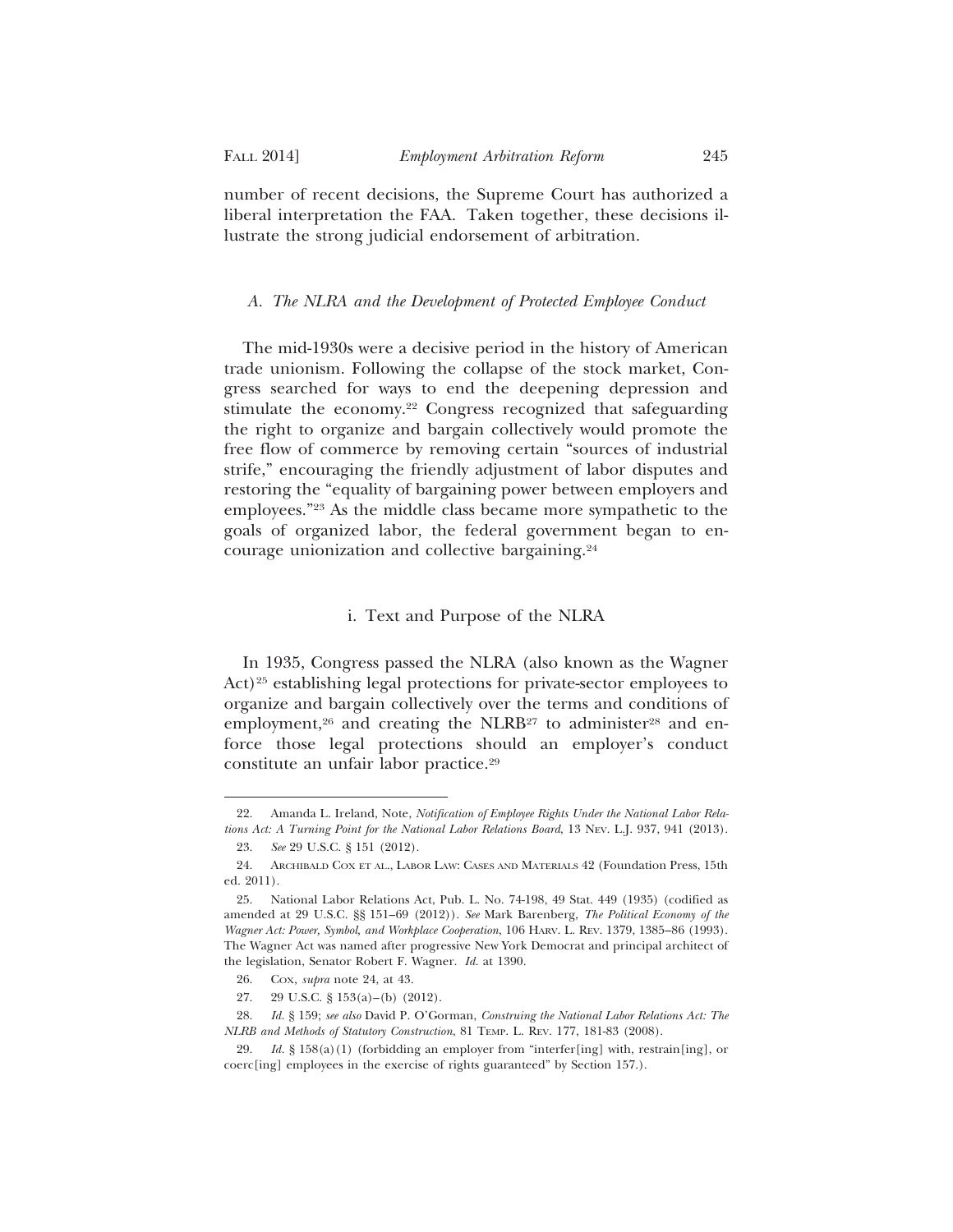The core of the NLRA is Section  $7,30$  which guarantees that "[e]mployees shall have the right to self-organization, to form, join, or assist labor organizations, to bargain collectively through representatives of their own choosing, and to engage in other concerted activities for the purpose of collective bargaining or other mutual aid or protection."31 Section 7 grants employees the right, not just to form or join labor organizations, but also to engage in a broad array of concerted activities.

To be entitled to protection under this section, an employee must satisfy two requirements. First, the conduct must be "concerted." In other words, it must be "undertaken together by two or more employees or undertaken by one on behalf of others."32 Second, employee conduct must be "for mutual aid or protection."33 Analyzing the kinds of activities covered under Section 7 will aid in determining when lawsuits to enforce statutory rights constitute protected activity.

#### ii. Application of the NLRA in the NLRB and the Courts

The National Labor Relations Board and the courts have broadly construed the types of activities that meet the "concerted" requirement of Section 7 conduct.<sup>34</sup> Concerted activity clearly encompasses situations where "two or more employees assert legal rights against their employer."35 The Board in *Meyers Industries, Inc.* expressed a narrow reading of the term "concerted," when it stated that only "group" activity was protected, not activity undertaken by and on behalf of the employee himself.<sup>36</sup> But, in addition to group activity

<sup>30.</sup> *See, e.g.*, NLRB v. City Disposal Sys., Inc., 465 U.S. 822, 835-36 (1984) (observing that Section 7 represents the primary means by which Congress implemented its purpose of achieving industrial peace); Republic Aviation Corp. v. NLRB, 324 U.S. 793, 798 (1945) (noting that a dominant purpose of the NLRA is to foster "the right of employees to organize for mutual aid without employer interference"); NLRB v. Jones & Laughlin Steel Corp., 301 U.S. 1, 33–34 (1937)(holding that employees have a "fundamental right" to organize and Section 7 is meant to safeguard this right).

<sup>31. 29</sup> U.S.C. § 157 (2012).

<sup>32.</sup> JOHN E. HIGGINS, JR., THE DEVELOPING LABOR LAW: THE BOARD, THE COURTS, AND THE NATIONAL LABOR RELATIONS ACT 83–84 (6th ed. 2012).

<sup>33.</sup> For a general discussion of these two requirements, see Ann C. Hodges, *Can Compulsory Arbitration Be Reconciled with Section 7 Rights?*, 38 WAKE FOREST L. REV. 173, 187–200 (2003); *see also* William R. Corbett, *Waiting for the Labor Law of the Twenty-First Century: Everything Old Is New Again*, 23 BERKELEY J. OF EMP. & LAB. L. 259, 279–83 (2002).

<sup>34.</sup> *See* Michael D. Schwartz, Note, *A Substantive Right to Class Proceedings: The False Conflict Between the FAA and the NLRA*, 81 FORDHAM L. REV. 2945, 2963–64 (2013).

<sup>35.</sup> John B. O'Keefe, Note, *Preserving Collective-Action Rights in Employment Arbitration*, 91 VA. L. REV. 823, 833 (2005).

<sup>36. 281</sup> N.L.R.B. No. 882, 886 (1986).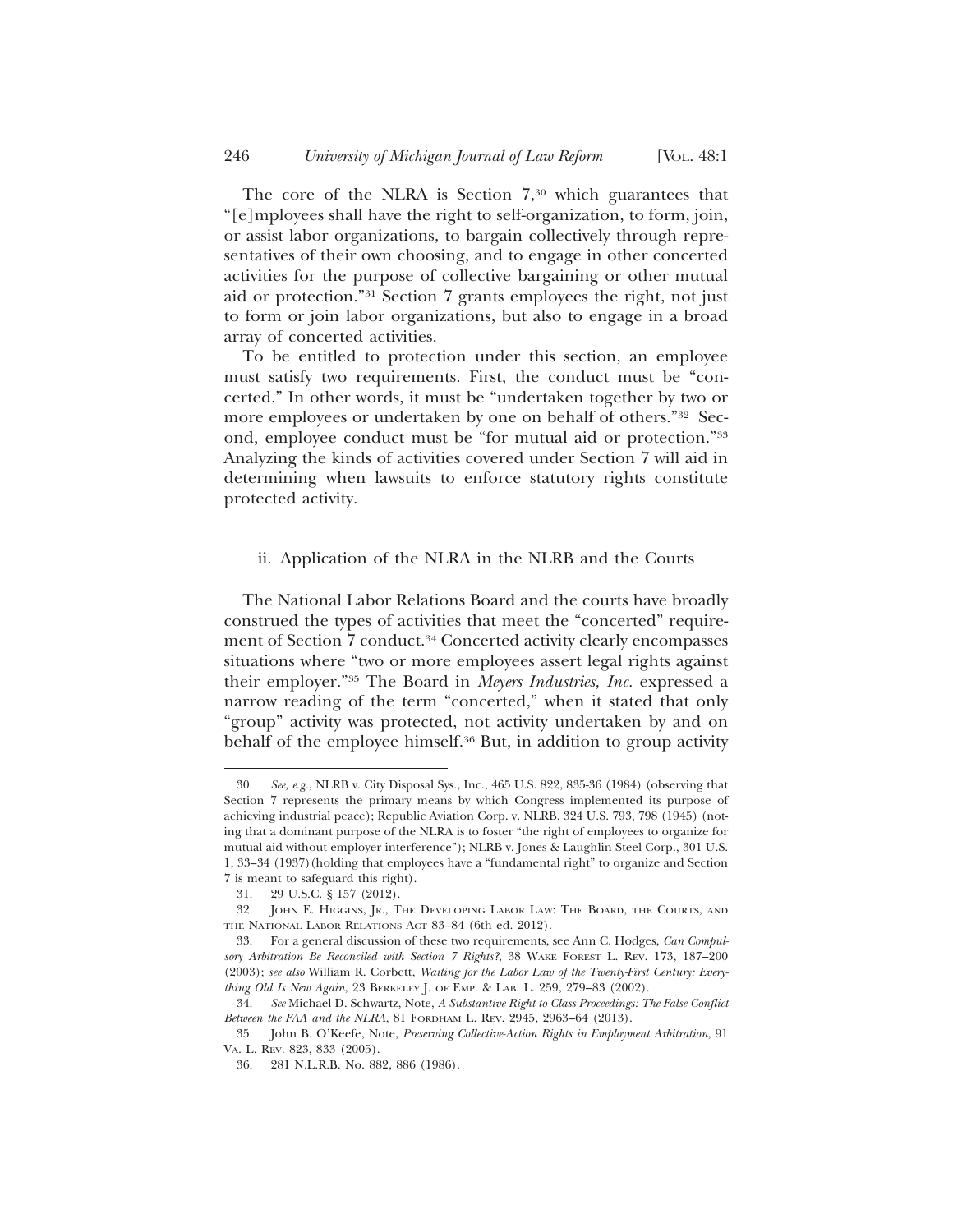undertaken "in order to achieve common goals,"37 the Supreme Court in *NLRB v. City Disposal Systems, Inc.* affirmed that concerted activity includes individual employee conduct which "intends to induce group activity," or conduct by an individual employee who "acts as a representative of at least one other employee."38 In justifying this broad reading, the Court explained that "[t]here is no indication that Congress intended to limit this protection to situations in which an employee's activity and that of his fellow employees combine with one another in any particular way."39 Nevertheless, an individual employee cannot claim statutory protection for activity undertaken solely "by and on behalf of the employee himself."40

With regard to the "mutual aid or protection" prong, the Supreme Court endorsed an expansive reading of this provision in *Eastex, Inc. v. NLRB*. 41 The case involved a paper products manufacturer that had denied the union permission to distribute a newsletter urging employees to support union membership and oppose the incorporation of the state "right-to-work" statute into a revised state constitution.42 Upon determining that the distribution of the newsletter was a protected action, the Court held that employees act for the purpose of "mutual aid or protection" whenever their efforts are aimed at improving the terms and conditions of employment, even if their conduct occurs outside the immediate employer-employee relationship.43 The Court held that a narrower interpretation of employee protections would "frustrate the policy of the [NLRA] to protect the right of workers to act together to better their working conditions."44

In sum, Section 7 embodies the substantive right of employees to act collectively to improve their working conditions.45 Courts have generally found that this right to collective action enables employees to bring lawsuits challenging working conditions on a joint or collective basis.46

<sup>37. 465</sup> U.S. 822, 831 (1984).

<sup>38.</sup> *Id*.

<sup>39.</sup> *Id.* at 835.

<sup>40.</sup> *Meyers Indus.*, 281 N.L.R.B. at 885.

<sup>41. 437</sup> U.S. 556 (1978).

<sup>42.</sup> *Id.* at 559–61.

<sup>43.</sup> *Id.* at 565–66. (providing that employee conduct is protected when it seeks "to improve working conditions through resort to administrative and judicial forums" and through appeal to legislators.)

<sup>44.</sup> *Id.* at 567 (quoting NLRB v. Wash. Aluminum Co., 370 U.S. 9, 14 (1962)).

<sup>45.</sup> *See* Katherine V. W. Stone, *Procedure, Substance, and Power: Collective Litigation and Arbitration Under the Labor Law*, 61 UCLA L. REV. DISCOURSE 164, 173-77 (2013).

<sup>46.</sup> *See, e.g.*, Brady v. Nat'l Football League, 644 F.3d 661, 673 (8th Cir. 2011) (affirming that "a lawsuit filed in good faith by a group of employees to achieve more favorable terms or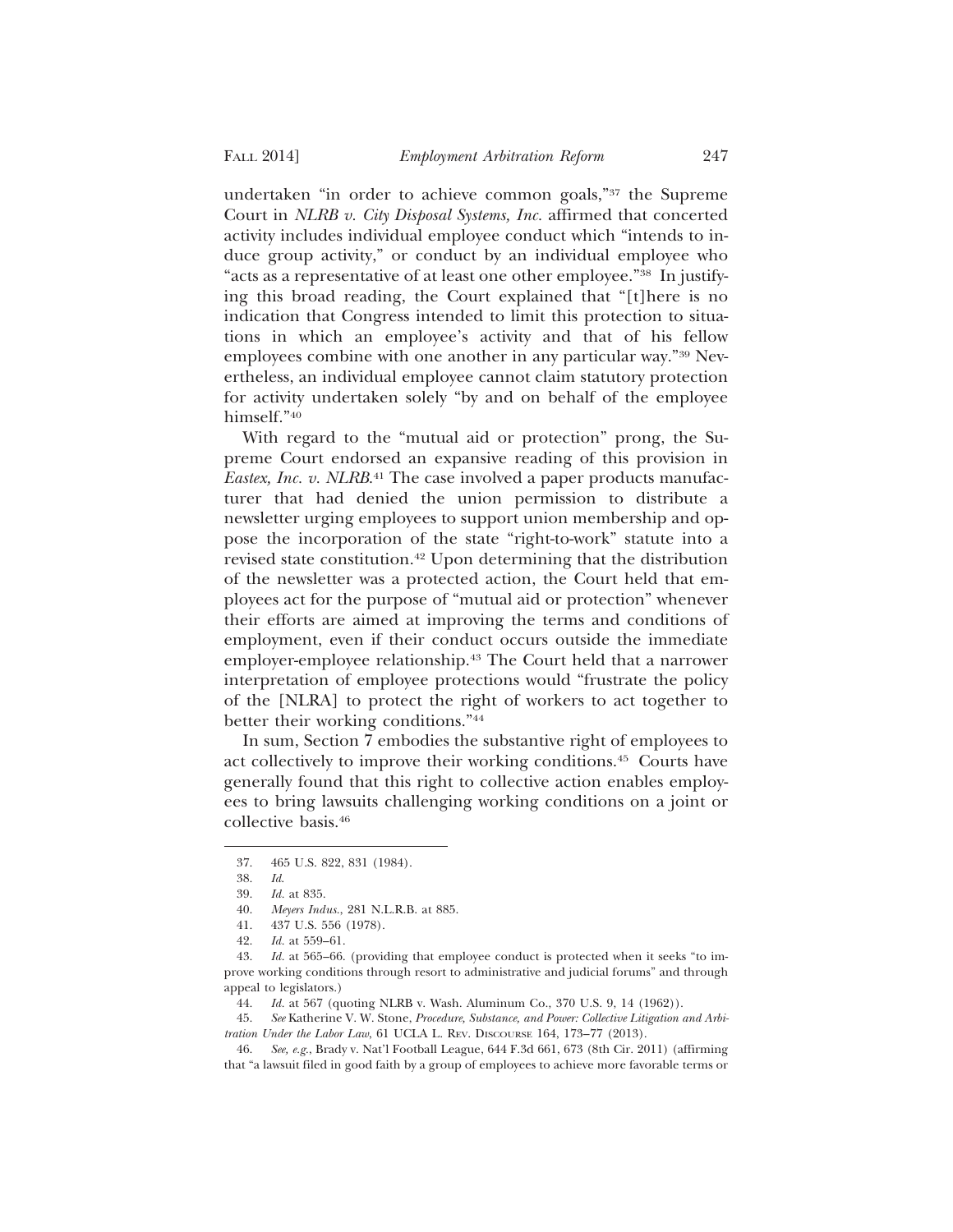A related question concerns whether individual employees can waive their right to engage in concerted activity by entering into a contract with their employer. The Supreme Court resolved this issue in *National Licorice Co. v. NLRB*. 47 The employment contract in that case contained a provision that violated "the employees' rights to organize and bargain collectively guaranteed by §§ 7 and 8" of the NLRA.48 The Court invalidated the provision and held that "employers cannot set at naught the [NLRA] by inducing their workmen to agree not to demand performance of the duties which it imposes."49 Similarly, the Court in *J.I. Case Co. v. NLRB* determined that employers cannot use individual employment contracts as a basis for waiving Section 7 rights.50 It ultimately concluded that "[w]herever private contracts conflict with [the NLRA's] functions, they obviously must yield or the [the NLRA] would be reduced to a futility."51

As the preceding discussion suggests, the courts and the Board have long endorsed a policy of broad enforcement of Section 7 rights. This policy has been contested by recent Supreme Court decisions that have strengthened the right of companies to compel individual arbitration in consumer disputes. The following discussion will address the evolving federal law on arbitration, focusing primarily on the text, purpose, and application of the FAA.

### *B. The FAA and the Development of Private Dispute Resolution*

Studies suggest that as of 2003, nearly one quarter of private-sector nonunion employees were subject to arbitration agreements.<sup>52</sup> Despite the prevalence of arbitration today, throughout the nineteenth and early twentieth centuries, courts carefully scrutinized predispute arbitration agreements and often declined to enforce them.53

conditions of employment is 'concerted activity' under § 7"); Leviton Mfg. Co., Inc. v. NLRB, 486 F.2d 686, 689 (1st Cir. 1973) (declaring that "the filing of a labor related civil action by a group of employees is ordinarily a concerted activity protected by § 7, unless the employees acted in bad faith").

<sup>47. 309</sup> U.S. 350 (1940).

<sup>48.</sup> *Id.* at 360.

<sup>49.</sup> *Id.* at 364.

<sup>50. 321</sup> U.S. 332, 339 (1944).

<sup>51.</sup> *Id.* at 337.

<sup>52.</sup> *See* Alexander J.S. Colvin, *Empirical Research on Employment Arbitration: Clarity Amidst the Sound and Fury?*, 11 EMP. RTS. & EMP. POL'Y J. 405, 410 (2007) (reporting that 22.7% of private nonunion employees were subject to arbitration in 2003).

<sup>53.</sup> *See* Christopher R. Drahozal & Peter B. Rutledge, *Contract and Procedure*, 94 MARQ. L. REV. 1103, 1140 (2011).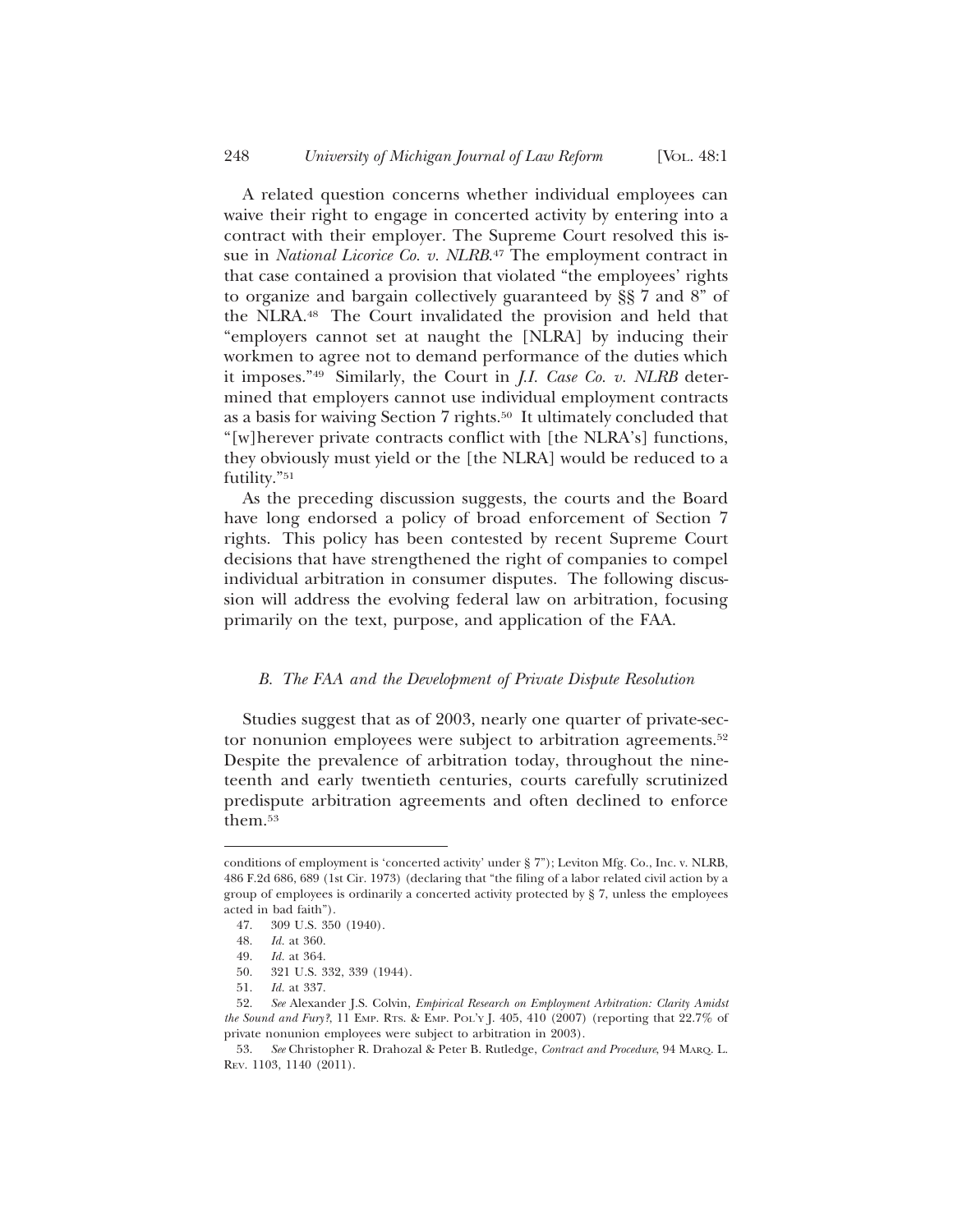#### i. Text and Purpose of the FAA

In response to "widespread judicial hostility to arbitration agreements,"54 Congress enacted the Federal Arbitration Act in 1925.55 The drafters intended the FAA to establish procedural rules that would not affect the substantive rights of parties in a contractual dispute.56 The main purpose of the law "was to make arbitration agreements as enforceable as other contracts, but not more so."57 Section 2 of the FAA declared that written arbitration provisions involving commercial or maritime matters "shall be valid, irrevocable, and enforceable, save upon such grounds as exist at law or in equity for the revocation of any contract."58 If a contract provided that future disputes be exclusively resolved through arbitration, then under the Act, courts reviewing that contract were required to enforce the contract on its terms.59

Congress intended the statute to govern disputes between merchants "presumed to be of approximately equal bargaining strength."60 Acknowledging union concerns that the law would compel arbitration in the employment context, the drafters of the FAA emphasized that it is "not intended that [the Act] shall be an act referring to labor disputes, at all. It is purely an act to give the merchants the right or the privilege of sitting down and agreeing with each other as to what their damages are, if they want to do it."61 The legislative history of the FAA suggests that Congress did

<sup>54.</sup> AT&T Mobility LLC v. Concepcion, 131 S. Ct. 1740, 1745 (2011).

<sup>55.</sup> Federal Arbitration Act, Pub. L. No. 68-401, 43 Stat. 883 (1925) (codified as amended at 9 U.S.C. §§ 1–16 (2012)).

<sup>56.</sup> H.R. REP. NO. 68–96, at 1 (1924); *Arbitration of Interstate Commercial Disputes: J. Hearings on S. 1005 and H.R. 646 Before the Subcomms. of the Comms. on the Judiciary*, 68th Cong. 37–38 (statement of Julius Henry Cohen, General Counsel for the New York State Chamber of Commerce).

<sup>57.</sup> Prima Paint Corp. v. Flood & Conklin Mfg. Co., 388 U.S. 395, 404 n.12 (1967); *see also* H.R. REP. NO. 68–96, at 1 ("An arbitration agreement is placed upon the same footing as other contracts.").

<sup>58. 9</sup> U.S.C. § 2 (2012).

<sup>59.</sup> *See* Maureen A. Weston, *The Death of Class Arbitration After* Concepcion?, 60 U. KAN. L. REV. 767, 772 (2012) ("A fundamental principle underlying the FAA is to respect freedom of contract.").

<sup>60.</sup> Margaret L. Moses, *Statutory Misconstruction: How the Supreme Court Created a Federal Arbitration Law Never Enacted by Congress*, 34 FLA. ST. U. L. REV. 99, 101, 106, 113 (2006) (arguing that the Supreme Court has engaged in "judicial lawmaking" in the last quarter century by overly extending the scope of the FAA in a manner that "reflects judicial policy preferences").

<sup>61.</sup> *Sales and Contracts to Sell in Interstate and Foreign Commerce, and Federal Commercial Arbitration: Hearing on S. 4213 and S. 4214 Before a Subcomm. of the Comm. on the Judiciary*, 67th Cong. 9 (1923) (statement of W.H.H. Piatt, chair of the American Bar Association Committee that drafted the bill).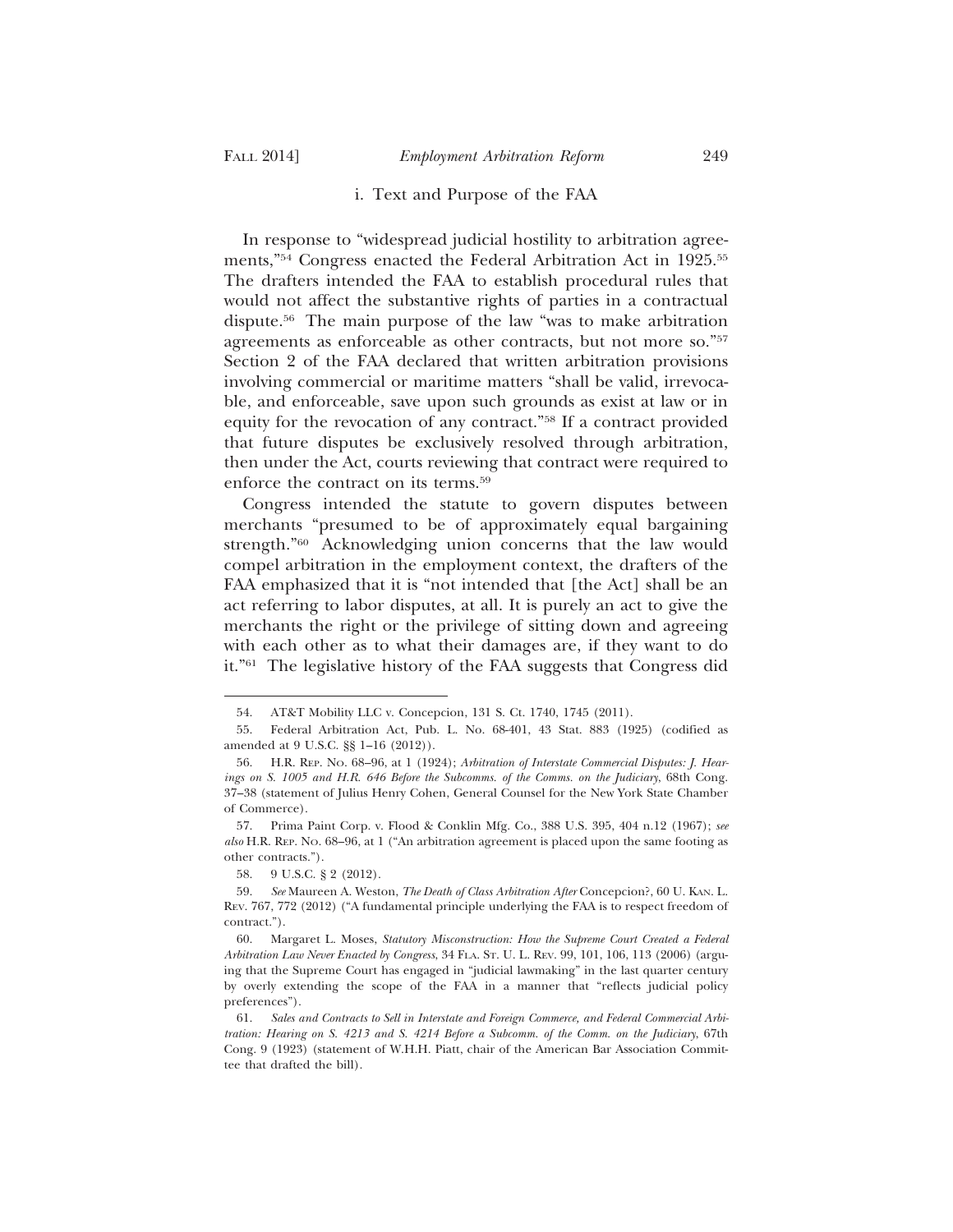not mean to create a system in which plaintiffs would be forced to arbitrate their claims on an individual basis.

### ii. Application of the FAA in the Courts

Although the Supreme Court's interpretation of the FAA was initially narrow, in the late twentieth century, the Court began to expand the scope of the FAA. For example, in *Mitsubishi Motors Corp. v. Soler Chrysler-Plymouth, Inc.*, the Court decided to uphold a predispute arbitration clause.62 The case involved a claim brought under the Sherman Antitrust Act over a dispute arising from a franchise agreement that contained a mandatory arbitration provision.63 Recognizing "[t]he 'liberal federal policy favoring arbitration agreements,' " the Court decided to enforce the arbitration clause.64 Nonetheless, the Court emphasized that a party compelled to arbitration "does not forgo the substantive rights afforded by the statute; it only submits to their resolution in an arbitral, rather than a judicial, forum."65 In doing so, the Court recognized that arbitration is merely a procedural device, which should not be used to deprive employees from effectively vindicating their substantive rights.

The Court in the 1991 case, *Gilmer v. Interstate/Johnson Lane*, further broadened the reach of the FAA when it concluded that the FAA required the arbitration of a claim brought under a federal employment discrimination statute.<sup>66</sup> In that case, an employee filed a claim against his former employer, alleging a violation of the Age Discrimination in Employment Act (ADEA).<sup>67</sup> The Court upheld the contract after finding that "neither the text nor the legislative history of the ADEA explicitly precludes arbitration."68 In addition, the Court rejected the employee's concerns over bias in arbitration proceedings, limited amount of discovery, lack of written opinions, inequality in bargaining power, and absence of class action relief.69 Still, as in *Mitsubishi*, the Court acknowledged that

<sup>62. 473</sup> U.S. 614, 615 (1985).

<sup>63.</sup> *Id.* at 619–20.

<sup>64.</sup> *Id.* at 625 (quoting Moses H. Cone Mem'l Hosp. v. Mercury Constr. Corp., 460 U.S. 1, 24 (1983)).

<sup>65.</sup> *Id.* at 628.

<sup>66. 500</sup> U.S. 20 (1991).

<sup>67.</sup> *Id*.

<sup>68.</sup> *Id.*

<sup>69.</sup> *See id*. at 30–33.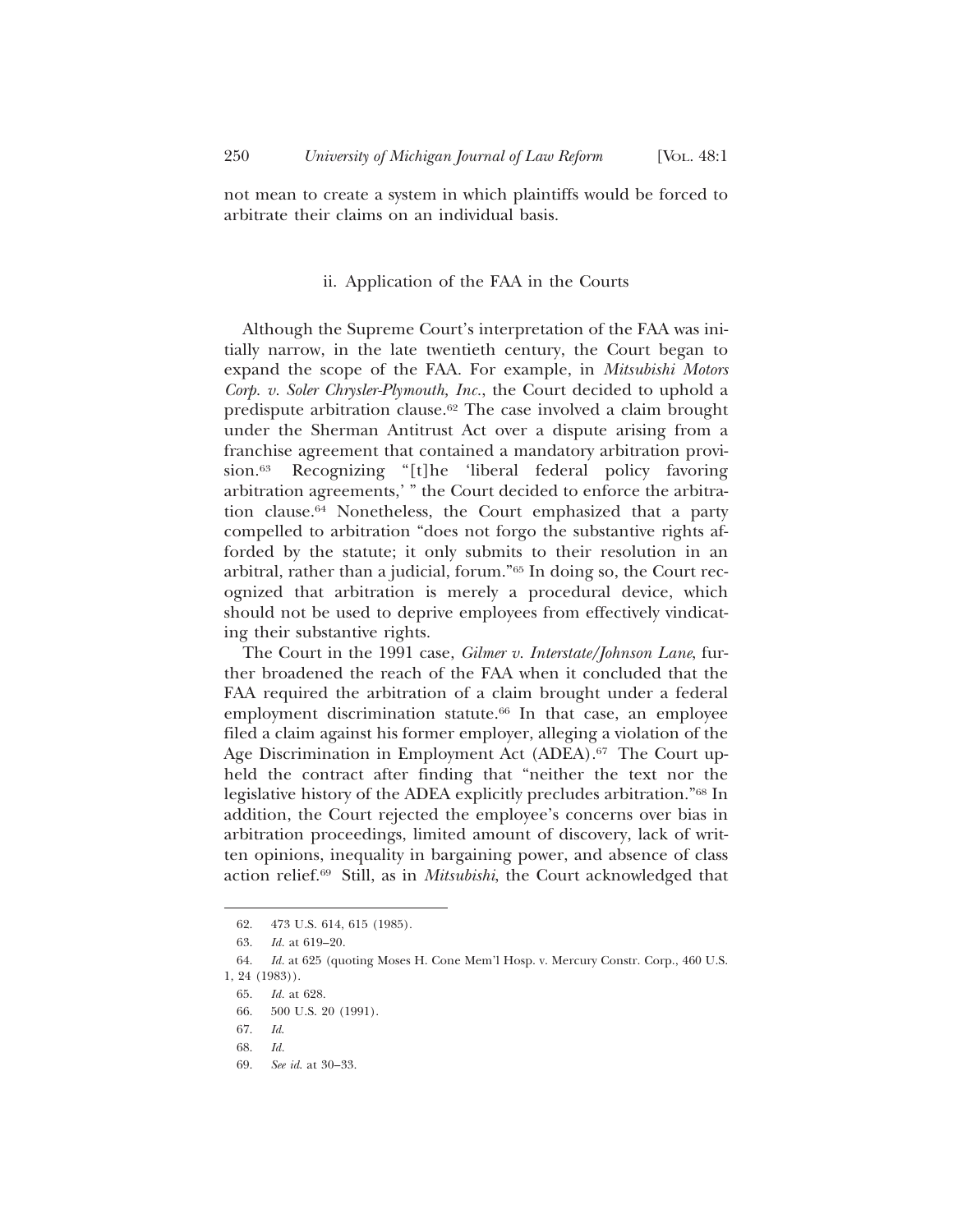arbitration does not prevent employees from vindicating their statutory rights.70

While the Supreme Court in *Gilmer* found that a claim under an employment discrimination statute can be subjected to compulsory arbitration,71 the Court in *Circuit City Stores, Inc. v. Adams* addressed whether and to what extent Section 1 of the FAA—which excludes "contracts of employment of seamen, railroad employees, or any other class of workers engaged in foreign or interstate commerce"—covers private sector employees.72 The key issue centered on the scope of the exempted "class of workers engaged in foreign or in interstate commerce."73 In resolving this issue, the Court could have read the exemption broadly to encompass most employment agreements or narrowly to exclude only contracts involving transportation workers.74 It ultimately held that "the text of the FAA forecloses the construction of  $\S 1$ ... which would exclude all employment contracts from the FAA."75 The Court reasoned that the preceding references to two specific categories of workers— "seamen" and "railroad employees"—suggest that Congress intended to limit the exemption to those workers engaged in transportation.76 This decision brought a wide array of employment contracts under the scope of the FAA, which, in turn, made disputes arising from such contracts subject to arbitration.

The Supreme Court reinforced its commitment to enforcing arbitration agreements in the consumer context in *CompuCredit Corp. v. Greenwood*. 77 There, the Court considered whether a claim brought under the federal Consumer Repair Organization Act must be resolved in arbitration, as required by an arbitration clause of the consumer contract.78 In the end, the Court adhered to the presumption that "the FAA requires the arbitration agreement to be enforced according to its terms."79 It further added that this presumption applies "even when the claims at issue are federal statutory claims, unless the FAA's mandate has been 'overridden by

<sup>70.</sup> *Id*. at 26 (quoting *Mitsubishi*, 473 U.S. at 628) ("By agreeing to arbitrate a statutory claim, a party does not forgo the substantive rights afforded by the statute.")

<sup>71.</sup> *Id.* at 26–27.

<sup>72. 532</sup> U.S. 105, 105 (2001) (quoting FAA, 9 U.S.C. § 1 (1925)).

<sup>73.</sup> *Id.* at 109.

<sup>74.</sup> *See id.* at 114–18.

<sup>75.</sup> *Id.* at 119.

<sup>76.</sup> *Id.* at 121.

<sup>77. 132</sup> S. Ct. 665, 673 (2012).

<sup>78.</sup> *Id.* at 668–73.

<sup>79.</sup> *Id.* at 673.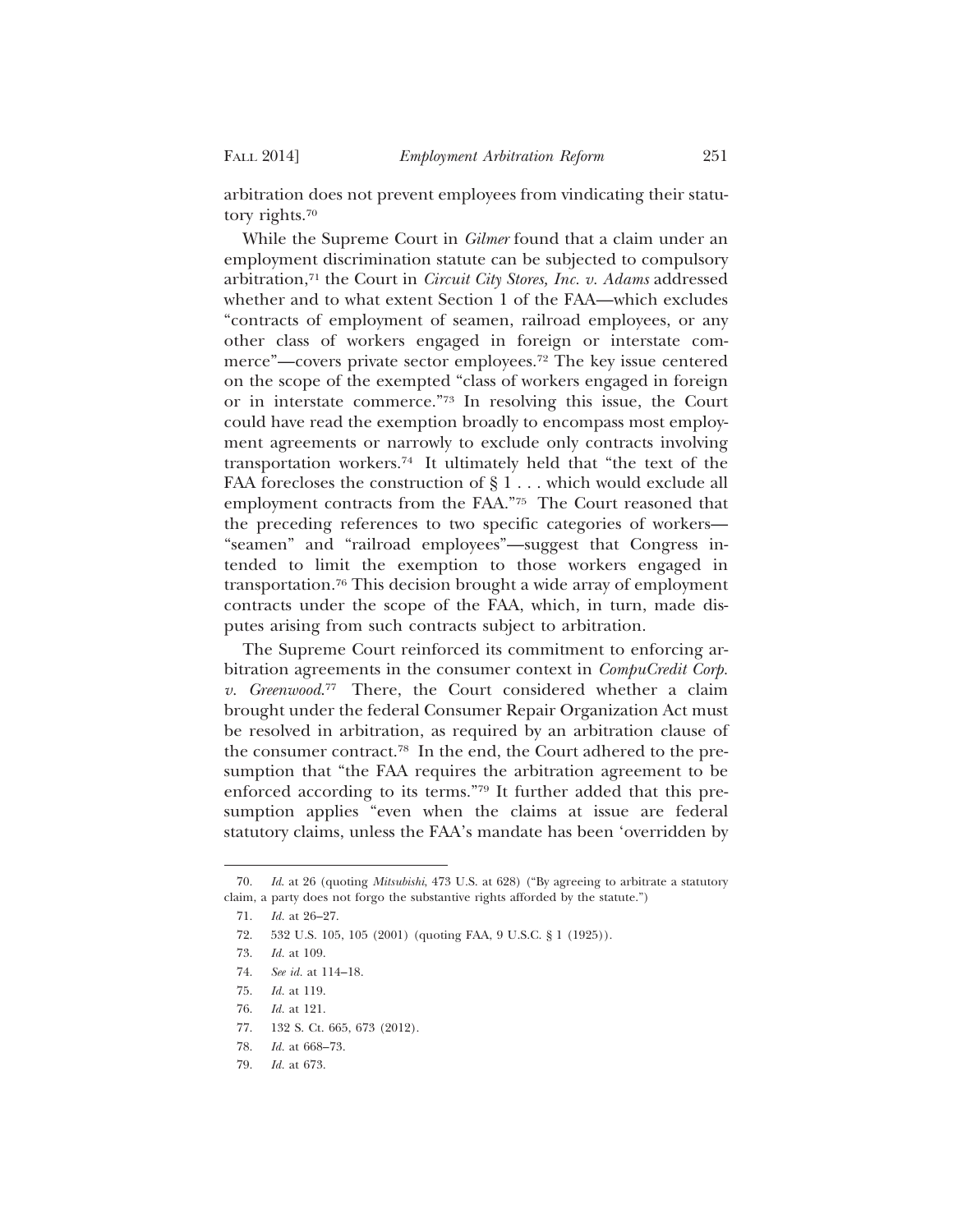a contrary congressional command.' "80 Thus, barring a clear congressional statement to the contrary, courts were to ensure the enforcement of arbitration agreements according to their terms.

With regard to contracts that are silent on the issue of class arbitration, the Supreme Court ruled in *Stolt-Nielsen S.A. v. AnimalFeeds International Corp.* that imposing class arbitration on parties who have not agreed to such a proceeding is inconsistent with the FAA.81 The Court began by acknowledging the basic principle "that arbitration 'is a matter of consent, not coercion.' "82 Because "parties are 'generally free to structure their arbitration agreements as they see fit,' "83 and "may also specify *with whom* they choose to arbitrate,"84 the Court reasoned that the absence of explicit contractual language on the subject of class arbitration indicates that the parties in this case did not consent to such a proceeding.85 Ultimately, the Court concluded that "a party may not be compelled under the FAA to submit to class arbitration unless there is a contractual basis for concluding that the party *agreed* to do so."86

These developments in the Supreme Court's FAA jurisprudence reveal the growing ascendancy of arbitration in the employment context. A few general conclusions can be drawn in light of these key developments. First, federal statutory claims are subject to arbitration where parties have entered into predispute arbitration agreements, provided that parties are able to vindicate their substantive rights. Second, the FAA governs arbitration agreements involving most classes of employees, except for transportation workers. Third, arbitration agreements are generally enforceable unless Congress has clearly given pronouncements to the contrary. Finally, neither courts nor arbitrators can impose class arbitration on parties who have not explicitly agreed to it. As this judicial trend toward the broad enforcement of arbitration agreements empowers employers to use them to minimize their exposure to liability, it impedes nonunion employees from exercising their fundamental right to engage in collective action.

<sup>80.</sup> *Id.* at 669 (quoting Shearson/Am. Express, Inc. v. McMahon, 482 U.S. 220, 226 (1987)).

<sup>81. 559</sup> U.S. 662, 687 (2010).

<sup>82.</sup> *Id.* at 664 (quoting Volt Info. Scis. v. Bd. of Trs. of Leland Stanford Junior Univ., 489 U.S. 468, 479 (1989)).

<sup>83.</sup> *Id.* at 664 (quoting Mastrobuono v. Shearson Lehman Hutton, Inc., 514 U.S. 52, 57 (1995)).

<sup>84.</sup> *Id.* at 664 (citing EEOC v. Waffle House, Inc., 534 U.S. 279, 289 (2002)).

<sup>85.</sup> *Id.* at 664–65.

<sup>86.</sup> *Id.* at 664.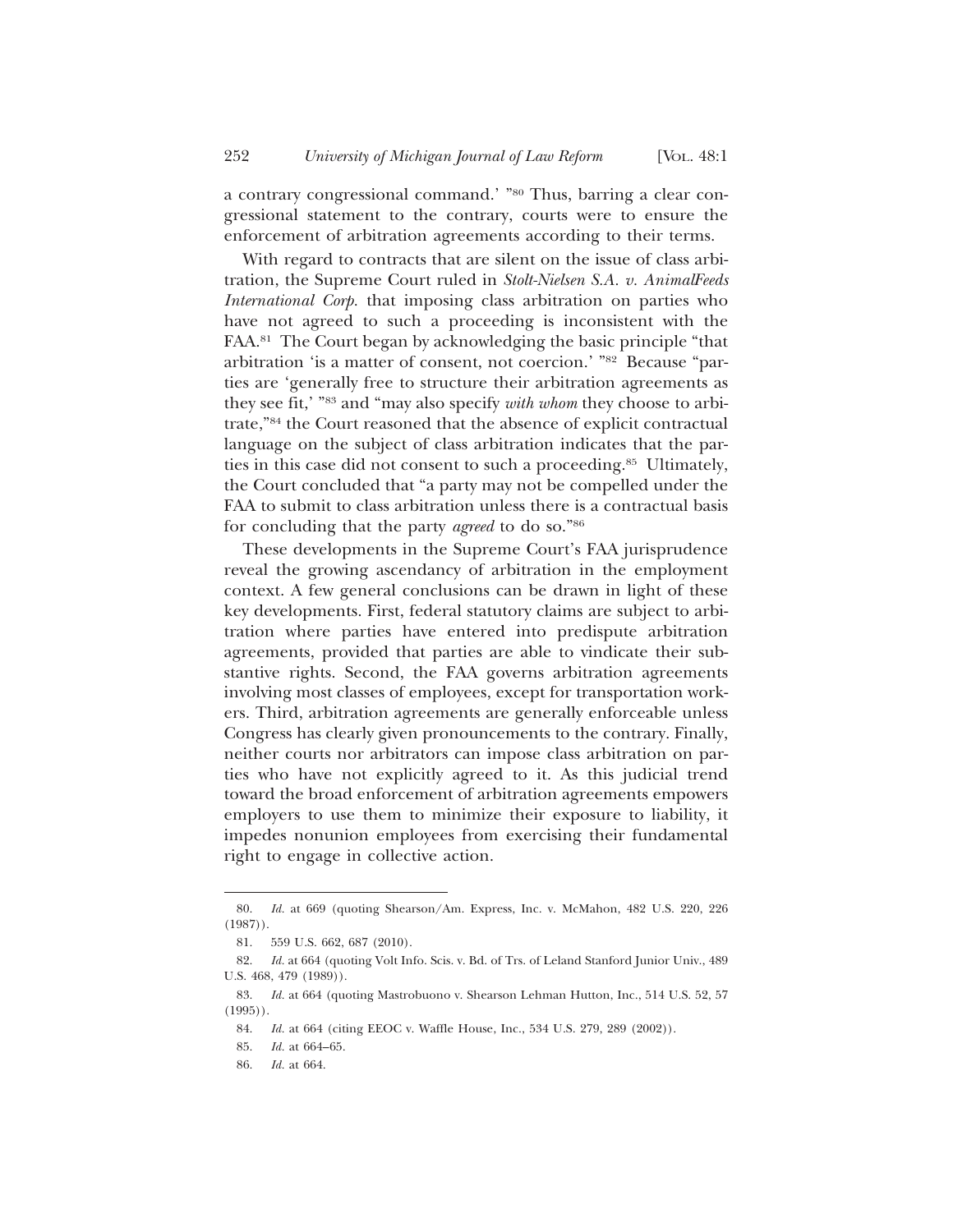## II. THE TENSION BETWEEN THE ENFORCEMENT OF CLASS WAIVERS AND THE PROTECTION OF EMPLOYEES' SUBSTANTIVE RIGHTS

The Supreme Court's broad enforcement of arbitration has given businesses added incentive to mandate private dispute resolution, as evidenced by the growing prevalence of predispute arbitration agreements.<sup>87</sup> Two recent decisions,  $AT\mathcal{C}T$  Mobility v. *Concepcion*<sup>88</sup> *and American Express Co. v. Italian Colors Restaurant*, 89 have enlarged the scope of the FAA and enabled businesses to prevent consumers and employees from aggregating their claims. Against this backdrop of judicial support of arbitration, the NLRB's decision in *D.R. Horton* has reinforced protections for employees' right to collective action under the NLRA. Since the Board's ruling, four federal circuit courts<sup>90</sup> and numerous district courts<sup>91</sup> have held that the FAA compels the enforcement of class waivers in employment contracts. And, most recently, the Fifth Circuit overturned *D.R. Horton* in December 2013.92

This Part addresses the "showdown" between the courts and the NLRB over the enforceability of class waivers in employment contracts.93 First, it analyzes the rulings in *Concepcion* and *Italian Colors*, which espouse the "liberal federal policy favoring arbitration."<sup>94</sup> Second, this Part examines the Board's latest effort to preserve the "concerted pursuit of workplace grievances."95 Third, it considers the four circuit court decisions that have both adopted the Court's pro-arbitration stance and limited the Board's authority over labor disputes. Finally, this Part highlights the need for reconciling the FAA and the NLRA in a manner that conforms to the underlying purposes of the two statutes. This statutory tension carries far-reaching implications for the continuing relevance of the NLRA and for the ability of employees to vindicate their rights.

<sup>87.</sup> *See* Eisenberg, Miller & Sherwin, *supra* note 20, at 883 (revealing that 92.9% of firms incorporated arbitration clauses into their employment contracts); *see also* Colvin, *supra* note 52, at 408–11.

<sup>88. 131</sup> S. Ct. 1740 (2011).

<sup>89. 133</sup> S. Ct. 2304 (2013).

<sup>90.</sup> *See* discussion *infra* Part II.C.

<sup>91.</sup> For references to some of these cases, see *infra* note 138.

<sup>92.</sup> D.R. Horton, Inc. v. NLRB, 737 F.3d 344 (5th Cir. 2013).

<sup>93.</sup> Stephanie Greene & Christine Neylon O'Brien, *The NLRB v. The Courts: Showdown Over the Right to Collective Action in Workplace Disputes*, 52 AM. BUS. L.J. (forthcoming 2014), *available at* http://papers.ssrn.com/sol3/papers.cfm?abstract\_id=2406577##.

<sup>94.</sup> *Concepcion*, 131 S. Ct. at 1745 (quoting Moses H. Cone Mem'l Hosp. v. Mercury Constr. Corp., 460 U.S. 1, 24 (1983)).

<sup>95.</sup> D.R. Horton, *supra* note 2, at \*4.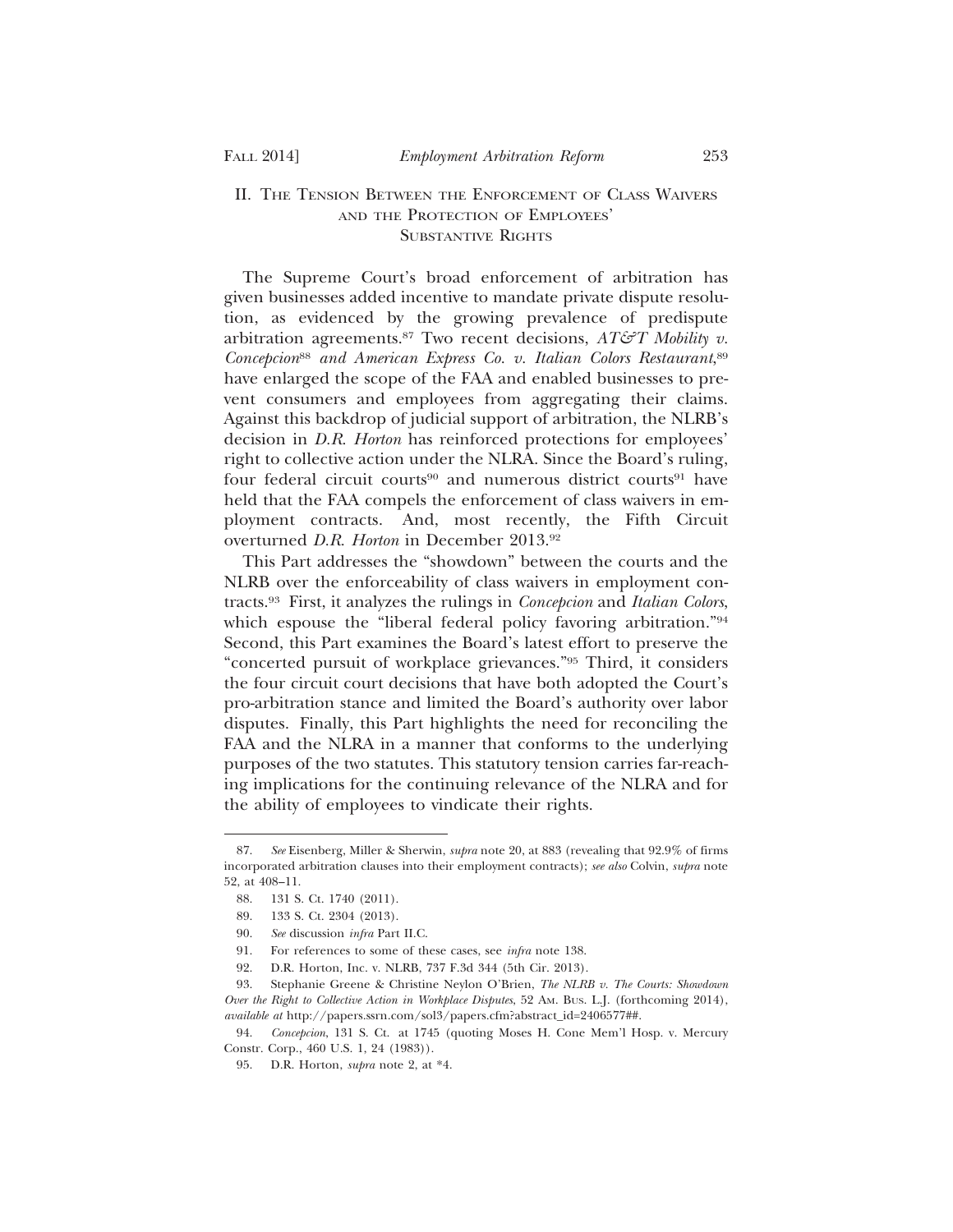## *A. The Supreme Court Enforces Class Waivers in Mandatory Arbitration Agreements*

In the 2011 case,  $AT\mathcal{F}T$  *Mobility LLC v. Concepcion*, the Court upheld a class action waiver clause in a cell phone contract against a challenge that the waiver violated state contract law.96 The case was brought by a pair of customers, the Concepcions, who filed a complaint against AT&T, alleging that its offer of a free phone to anyone who signed up for its service was fraudulent because the company charged a sales tax based on the phone's retail value.<sup>97</sup> In response, AT&T moved to compel arbitration, pursuant to the mandatory arbitration provision in the contract.<sup>98</sup> The Concepcions opposed the motion, contending that the arbitration agreement was unconscionable, and thus unenforceable, under California law because it precluded them from invoking class proceedings.<sup>99</sup> They argued that a finding of unconscionability falls under the saving clause in Section 2 of the FAA, which permits courts to refuse to enforce arbitration agreements "upon such grounds as exist at law or in equity for the revocation of any contract."100

In a 5-4 decision, the Supreme Court held that the FAA preempts the California judicial rule that barred enforcement of arbitration on grounds of unconscionability.101 Justice Scalia, writing for the majority, explained that the overarching purpose of the FAA "is to 'ensure that private arbitration agreements are enforced according to their terms.' "102 Finding that "nothing in the [FAA] suggests an intent to preserve state-law rules that stand as an obstacle to the accomplishment of the FAA's objectives,"103 Justice Scalia concluded that the provision mandating individual arbitration was valid and enforceable.104 Although the Supreme Court broadly endorsed the validity of class waivers in arbitration agreements, it neglected to decide whether this holding extended to employment disputes

103. *Id*.

<sup>96.</sup> *Concepcion*, 131 S. Ct. at 1742–43.

<sup>97.</sup> *Id.* at 1744.

<sup>98.</sup> *Id.*

<sup>99.</sup> *Id.* at 1745.

<sup>100.</sup> Id. at 1746 (quoting 9 U.S.C. § 2. *See also* Laster v. AT&T Mobility LLC, 584 F.3d 849, 855 (9th Cir. 2009), *rev'd sub nom*. *Concepcion*, 131 S. Ct. 1740 (2010) (invalidating the class action waiver in the cell phone contract because it was unconscionable).

<sup>101.</sup> Concepcion, 131 S. Ct. at 1747.

<sup>102.</sup> *Id.* at 1748 (quoting Volt Info. Scis. v. Bd. of Trs. of Leland Stanford Junior Univ., 489 U.S. 468, 478 (1989) and Stolt-Nielsen S.A. v. AnimalFeeds Int'l Corp., 559 U.S. 662, 664  $(2010)$ .

<sup>104.</sup> *See id.* at 1753.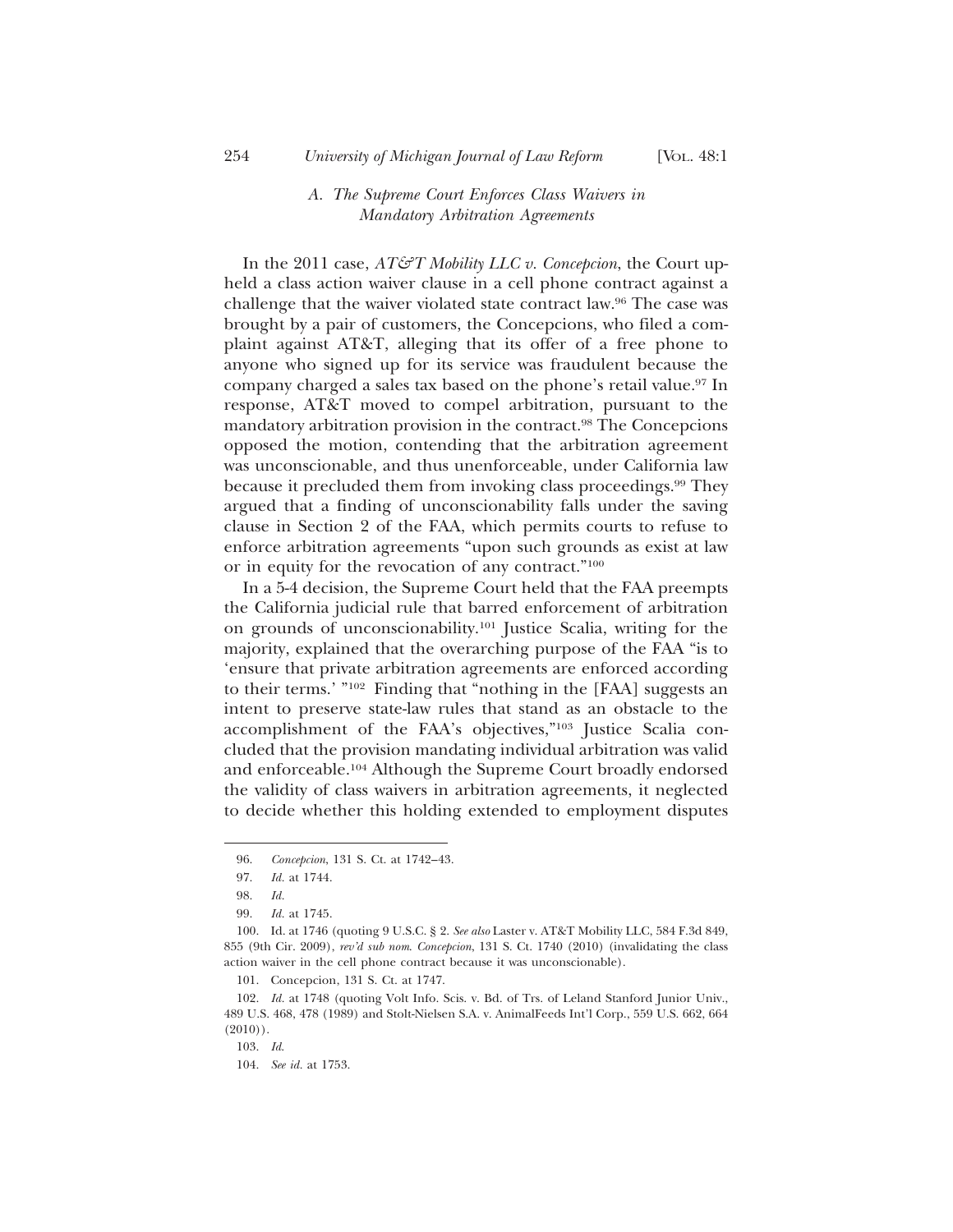or whether class waivers should be enforced when they prevent parties from effectively vindicating their rights.105

The Supreme Court addressed the latter question in June 2013 when it decided *American Express Co. v. Italian Colors Restaurant*. 106 In that case, the Court enforced a class action waiver in a mandatory arbitration provision of an agreement between merchants and a major credit card company.107 The merchants, suing in a class action, claimed that the credit card company violated the Sherman Antitrust Act by forcing an unlawful tying arrangement on them.<sup>108</sup> The company responded by filing a motion to compel individual arbitration under the FAA.109 Prior to the dispute, the merchants had signed a contract requiring arbitration of all future disputes and a waiver precluding the parties from aggregating their claims.110 The plaintiffs contended that a judge-made exception to the FAA allows courts to invalidate a contractual waiver of class arbitration on the ground that the expense of individually arbitrating a claim under a federal statute exceeds the potential recovery.111

As in *Concepcion*, Justice Scalia wrote the majority opinion. Relying on *CompuCredit*, Justice Scalia emphasized that claims alleging a violation in a federal statute are subject to the same conditions, "unless the FAA's mandate has been 'overridden by a contrary congressional command.' "112 Upon finding no congressional intent that would require rejecting the class arbitration waiver, the Court upheld the class action waiver.113 In addition, the Court ruled that the effective-vindication doctrine does not constitute an adequate basis for refusing to enforce the arbitration agreement.<sup>114</sup> Justice Scalia stated that "the fact that it is not worth the expense

<sup>105.</sup> For a review of recent developments in the law of class actions and a discussion of their potential implications, see Myriam Gilles & Gary Friedman, *After Class: Aggregate Litigation in the Wake of* AT&T Mobility v. Concepcion, 79 U. CHI. L. REV. 623, 639–47 (2012).

<sup>106.</sup> *See* Am. Express Co. v. Italian Colors Restaurant, 133 S. Ct. 2304, 2304 (2013). For a thorough analysis of *Italian Colors*, see Case Note, *Class Action—Class Arbitration Waivers—* American Express Co. v. Italian Colors Restaurant, 127 HARV. L. REV. 278 (2013).

<sup>107.</sup> Italian Colors, 133 S. Ct. at 2306.

<sup>108.</sup> *Id.* at 2308. A tying arrangement is defined as "an agreement by a party to sell one product but only on the condition that the buyer also purchases a different (or tied) product, or at least agrees he will not purchase the product from any other supplier." N. Pac. Ry. Co. v. United States, 356 U.S. 1, 5–6 (1958).

<sup>109.</sup> Italian Colors, 133 S. Ct. at 2308.

<sup>110.</sup> *Id.*

<sup>111.</sup> *See id.* at 2306.

<sup>112.</sup> *Id.* at 2306 (quoting CompuCredit Corp. v. Greenwood, 132 S. Ct. 665, 181 (2012)).

<sup>113.</sup> *Id.* at 2306, 2312.

<sup>114.</sup> *Id*. at 2310–11.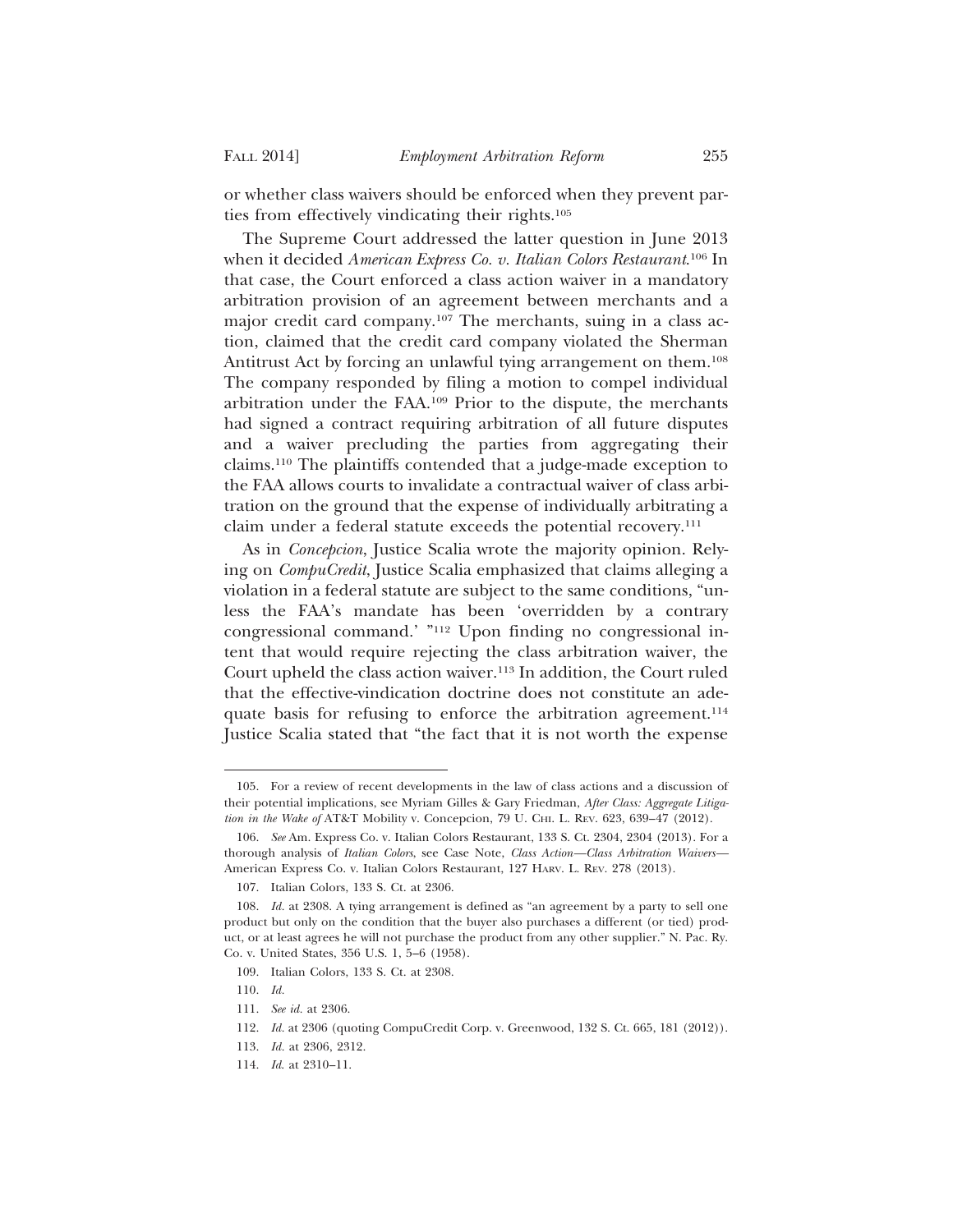involved in *proving* a statutory remedy does not constitute the elimination of the *right to pursue* that remedy."115 By narrowing the effective-vindication exception to class waivers, this decision deters plaintiffs from seeking classwide relief and discourages them from exercising their statutory rights due to the high cost of arbitrating their claims individually.116

## *B. The NLRB Rules Class Waivers in Employment Arbitration Agreements Unenforceable*

The Board has recently attempted to carve out an exception to the Supreme Court's general enforcement of predispute arbitration agreements. In *D.R. Horton*, 117 the Board considered whether a home building company violates the NLRA when it requires its employees, as a condition of employment, to sign an agreement that compels individual arbitration of all employment-related disputes.118 A former employee, Michael Cuda, claimed that by misclassifying him as a supervisor, the company exempted him from the Fair Labor Standards Act (FLSA).119 Cuda initially sought to arbitrate his complaint along with a national class of former supervisors who claimed they had been similarly misclassified.120 The company refused to arbitrate, citing the language of the mandatory arbitration agreement that precluded class arbitration.121 In response, Cuda filed an unfair labor practice charge before the NLRB, alleging that the employment contract interferes with his right under the NLRA to engage in collective action because it requires him to submit his claim to individual arbitration.122

The Board agreed and provided three reasons to support its conclusion that the arbitration provision constituted an unfair labor

<sup>115.</sup> *Id.* at 2311 (emphasis in original).

<sup>116.</sup> *See id.* Italian Colors, 133 S. Ct. at 2307, 2310; *see also* Jerett Yan, Recent Case, *A Lunatic's Guide to Suing for \$30: Class Action Arbitration, the Federal Arbitration Act and Unconscionability after* AT&T v. Concepcion, 32 BERKELEY J. EMP. & LAB. L. 541, 552-53 (2011) (discussing how limiting the availability of class proceedings would effectively preclude consumers and employees from pursuing small dollar claims).

<sup>117.</sup> *See* D.R. Horton, *supra* note 2. For a thorough analysis of *D.R. Horton*, see Charles A. Sullivan & Timothy P. Glynn, Horton *Hatches the Egg: Concerted Action Includes Concerted Dispute Resolution*, 64 ALA. L. REV. 1013 (2013).

<sup>118.</sup> D.R. Horton, *supra* note 2, at \*1–2.

<sup>119.</sup> *Id.* at \*1; *see also* Fair Labor Standards Act, Pub. L. No. 75-718, 52 Stat. 1060 (1938) (codified as amended at 29 U.S.C. §§ 201–19 (2012)).

<sup>120.</sup> D.R. Horton, *supra* note 2, at \*20.

<sup>121.</sup> *Id.* at \*21.

<sup>122.</sup> *See id.* at \*2.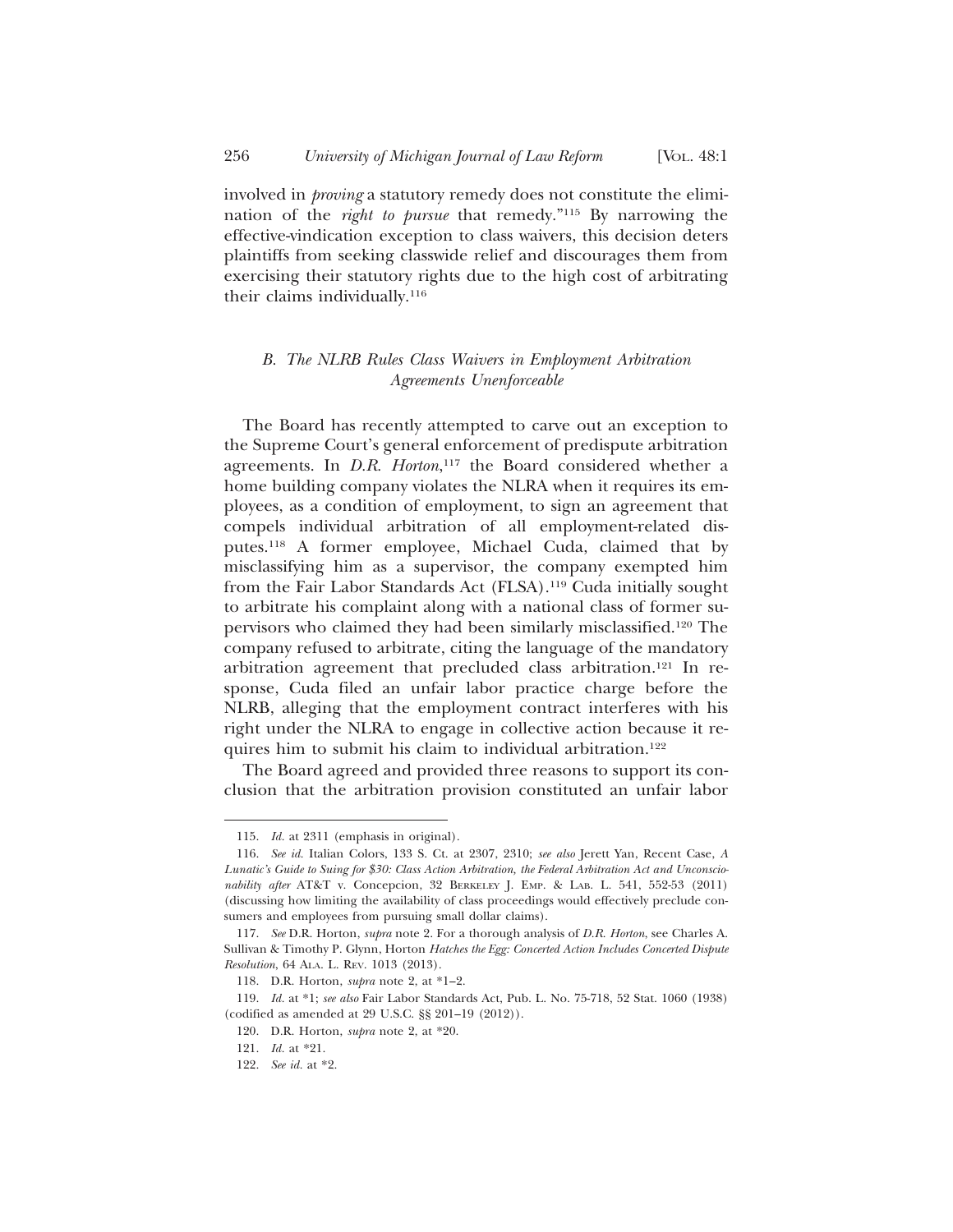practice.123 First, it held that the mandatory arbitration agreement prohibited the exercise of substantive rights protected by Section 7 of the NLRA.124 Quoting *Eastex*, the Board declared that "[i]t is well settled that 'mutual aid or protection' includes employees' efforts to 'improve terms or conditions of employment or otherwise improve their lot as employees through channels outside the employer-employee relationship," including administrative and judicial forums.125 The Board determined that the employment contract in this case "clearly and expressly bars employees from exercising their substantive rights" by imposing on them the obligation "to refrain from bringing collective or class claims" either in court or in arbitration.126

Second, the Board held that the employer violated Section  $8(a)(1)$  by requiring employees to sign a binding arbitration agreement that precluded them from engaging in collective action.<sup>127</sup> The Board reflected on the broader concerns of federal labor policy and recognized that the NLRA expanded on the Norris-LaGuardia Act's<sup>128</sup> prohibitions on " 'yellow-dog'-like" contracts, which were aimed at preventing employees from joining unions.<sup>129</sup> Consistent with the language and purpose of the Norris-LaGuardia Act, the Board reasoned that a predispute arbitration agreement imposed upon individual employees as a condition of employment cannot be enforced where it prohibits them from pursuing their claims collectively either in court or in arbitration.130

Third, the Board found no conflict between the NLRA and the FAA.131 Even if the employment contract had said nothing about arbitration, the Board emphasized, it would equally violate the NLRA if it conditioned employment on an agreement to pursue claims in court solely on an individual basis.132 The Board then considered the Supreme Court's ruling in *Gilmer*, where the Court enforced an agreement to arbitrate federal statutory claims, including employment claims, but made clear that "the agreement may

<sup>123.</sup> *See id.* at \*16–17.

<sup>124.</sup> *See id.* at \*2–5.

<sup>125.</sup> *Id.* at \*2 (quoting Eastex, Inc. v. NLRB, 437 U.S. 556, 565–66 (1978)).

<sup>126.</sup> *Id.* at \*5.

<sup>127.</sup> *Id.* at \*5–8. Section 8(a)(1) of the NLRA makes it an unfair labor practice for an employer "to interfere with, restrain, or coerce employees in the exercise of the rights guaranteed in" Section 7. *See* 29 U.S.C. § 158(a)(1) (2012).

<sup>128. 29</sup> U.S.C. § 103 (2012) (banning "yellow-dog contracts," in which the employee agrees, as a condition of employment, not to be a member of a labor union).

<sup>129.</sup> D.R. Horton, *supra* note 2, at \*7–8.

<sup>130.</sup> *Id*. at \*8.

<sup>131.</sup> *See id.* at \*11–16.

<sup>132.</sup> *Id.* at 11.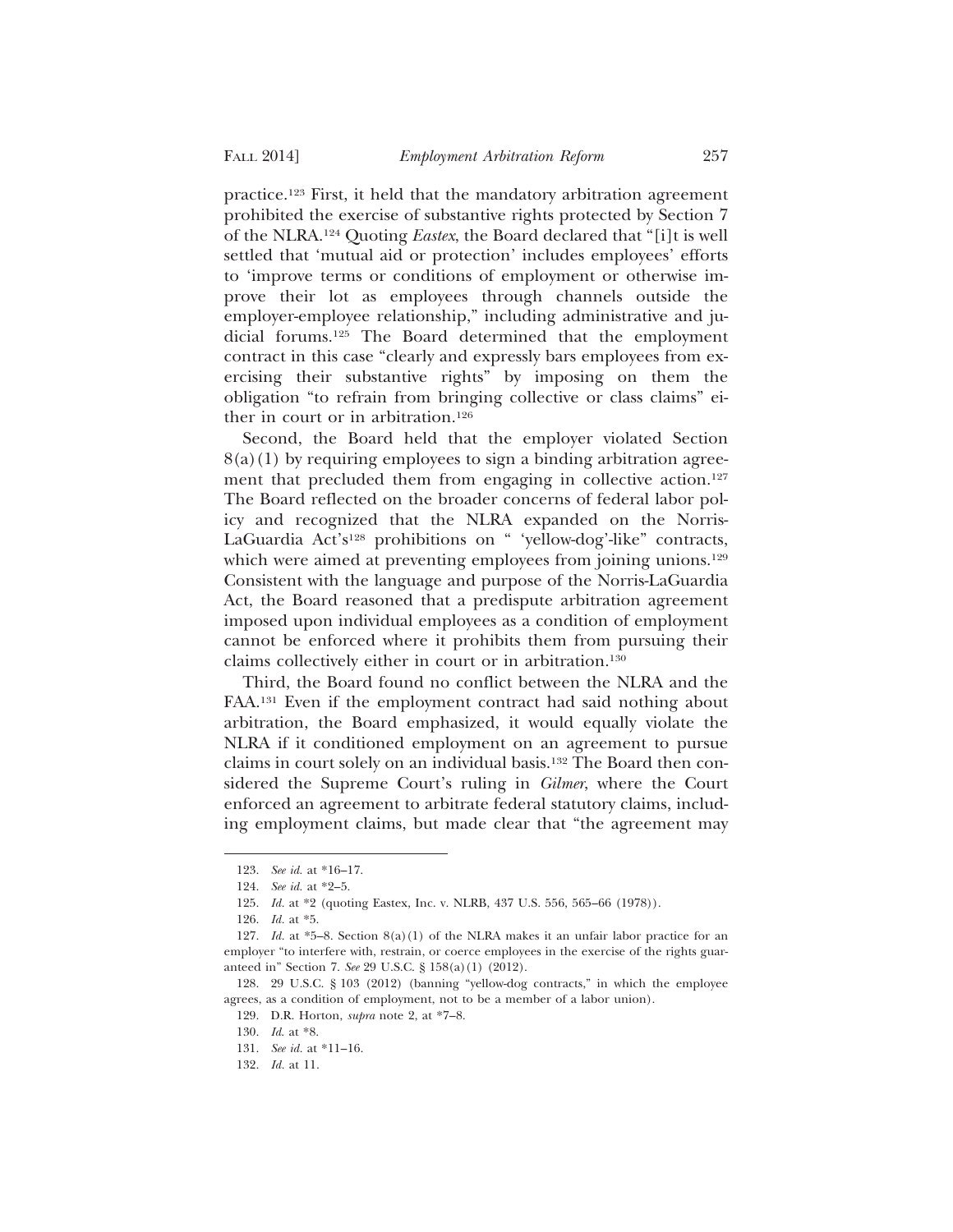not require a party 'to forgo the substantive rights afforded by the statute.' "133 Also, the Board noted that *Gilmer* involved an individual, rather than a class claim, and that the arbitration agreement in that case did not contain a class waiver.<sup>134</sup> Anticipating the objection that the Section 7 right to pursue collective action is merely procedural, the Board maintained that "[t]he right to engage in collective action—including collective *legal* action—is the core substantive right protected by the NLRA."135 For these reasons, the Board held that a ban on class proceedings in all forums abrogates employees' fundamental rights under the NLRA.136

#### *C. Federal Courts Generally Enforce Class Waivers*

Despite the NLRB's attempt to preserve employees' rights to seek collective redress of workplace grievances,137 most federal courts have since ignored or rejected the Board's rationale and have enforced class waivers in employment arbitration agreements.138 Only one district court to date has applied *D.R. Horton* and refused to enforce the class arbitration waiver.139 This Section will focus on four recent federal circuit court cases that deal with employment contracts containing class waivers, all of which have declared such agreements valid and enforceable.

In January 2013, the Eighth Circuit in *Owen v. Bristol Care, Inc.*, decided whether to allow a former employee to bring a class action

<sup>133.</sup> *Id.* at 12; *see also* Gilmer v. Interstate/Johnson Lane Corp., 500 U.S. 20, 32 (1991).

<sup>134.</sup> D.R. Horton, *supra* note 2, at \*12.

<sup>135.</sup> *Id.* (emphasis in original).

<sup>136.</sup> *Id.*

<sup>137.</sup> *See id.*, at \*2–4.

<sup>138.</sup> *See, e.g.*, Jasso v. Money Mart Express, Inc., 879 F. Supp. 2d 1038, 1048–49 (N.D. Cal. 2012) (holding that a class action waiver provision did not render an employment arbitration agreement unenforceable under California law); Morvant v. P.F. Chang's China Bistro, Inc., 870 F. Supp. 2d 831, 838–41 (N.D. Cal. 2012) (concluding that an arbitration agreement was neither procedurally nor substantively unconscionable, and thus not unenforceable, due to a class action waiver provision); DeLock v. Securitas Sec. Servs. USA, Inc., 883 F. Supp.2d 784, 789–91 (E.D. Ark. 2012) (finding that a class action waiver in an employment contract was enforceable despite employee's right under the NLRA to engage in collective action about workplace grievances). *See also* Michael D. Schwartz, Note, *A Substantive Right to Class Proceedings: The False Conflict Between the FAA and the NLRA*, 81 FORDHAM L. REV. 2945, 2973–77 (2013) (analyzing federal and state courts that have enforced class waivers in the employment setting since *D.R. Horton*).

<sup>139.</sup> Herrington v. Waterstone Mortg. Corp., No. 11-cv-779-bbc, 2012 WL 1242318, \*6–8 (W.D. Wis. Mar. 16, 2012) (invalidating a collective action waiver in an employment arbitration agreement); *id.* at \*5 ("Particularly because defendant develops no argument that the Board has interpreted the NLRA incorrectly, I see no reason to question the Board's judgment in this instance.").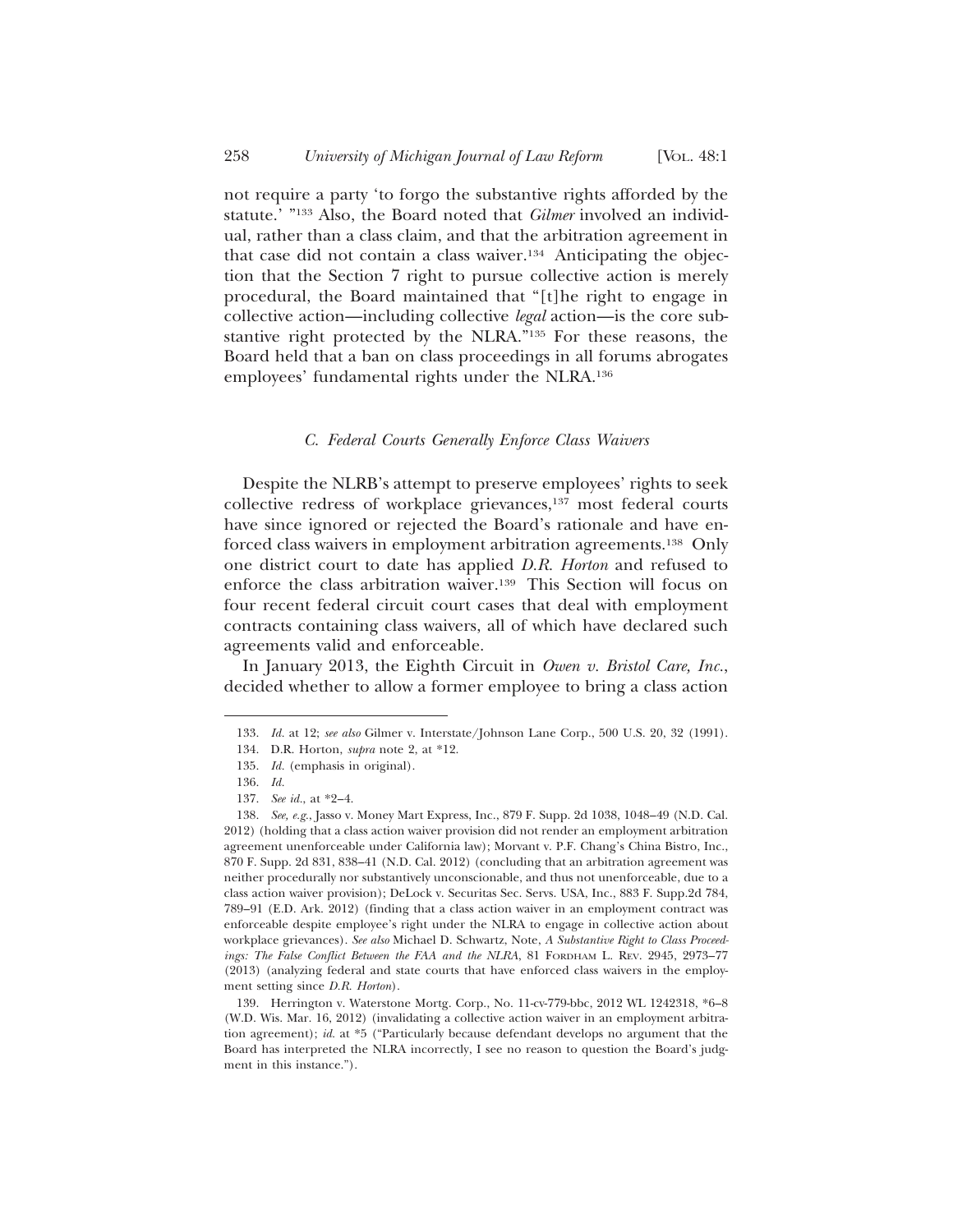against a company, alleging violations of the FLSA.140 Owen had signed a contract at the time of hiring, whereby she agreed to resolve all future claims in binding arbitration and to waive the right to bring claims on behalf of a class.<sup>141</sup> She claimed that the passage of the NLRA "amounted to a congressional declaration that it was the 'public policy of the United States' . . . to protect workers' rights to engage in concerted activities and that this declaration came 'seven years after the passage of the FAA.' "142 Although the FAA was originally enacted in 1925, the court observed, it was reenacted in 1947—twelve years after the NLRA and nine years after the FLSA.143

Owen also relied on the NLRB's holding in *D.R. Horton* in asserting that "there is an inherent conflict between the FLSA and the FAA" and that class waivers infringe on rights protected by Section 7 of the NLRA.144 But the court dismissed this argument, stressing it owed "no deference" to the Board's "interpretation of Supreme Court precedent."145 Given the absence of any contrary congressional command from the FLSA that a right to pursue class claims overrides the FAA mandate in favor of arbitration, the court held that the mandatory arbitration agreement was enforceable.146

Seven months later, in *Sutherland v. Ernst & Young, LLP*, the Second Circuit decided whether a class action waiver in an arbitration agreement may be invalidated where it eliminates the financial incentive to pursue statutory claims.147 An accountant filed a class action, claiming that her former employer misclassified and excluded her from the FLSA's overtime protections.148 Sutherland had signed an agreement that mandated arbitration of all employment-related claims and that proscribed "any class or collective proceedings in the arbitration."149 The court began by finding no "contrary congressional command" under the FLSA that required it to reject the class arbitration waiver.150 In addition, Sutherland argued the class waiver prevented her from vindicating her rights due

<sup>140. 702</sup> F.3d 1050, 1051 (8th Cir. 2013).

<sup>141.</sup> *See id.*

<sup>142.</sup> *Id.* at 1053.

<sup>143.</sup> *Id.*

<sup>144.</sup> *Id.*

<sup>145.</sup> *Id.* at 1054.

<sup>146.</sup> *Id.* at 1055.

<sup>147. 726</sup> F.3d 290, 292 (2nd Cir. 2013).

<sup>148.</sup> *Id*.

<sup>149.</sup> *Id.* at 294.

<sup>150.</sup> *Id.* at 296.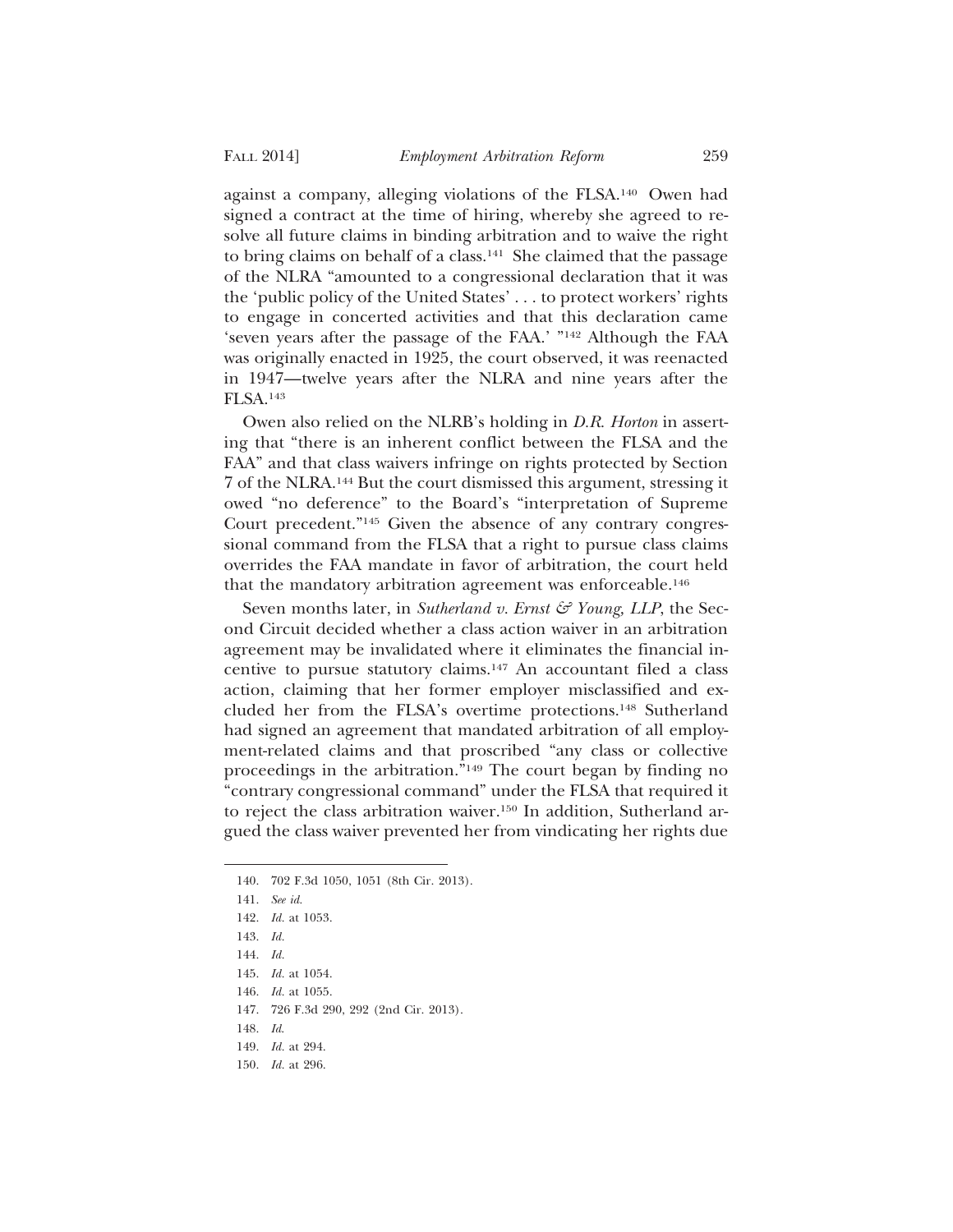to the prohibitive cost of resolving her claims via individual arbitration.151 But the court, relying on *Italian Colors*, held that the "effective vindication doctrine" cannot be invoked to invalidate the class action waiver.152 Like the Eighth Circuit, the court notably refused to follow *D.R. Horton* because, in its view, the Board had encroached upon federal statutes unrelated to the NLRA, namely the FAA.153

Within two weeks of the Second Circuit's ruling, the Ninth Circuit in *Richards v. Ernst & Young, LLP* determined the arbitrability of state wage and hour claims, where the plaintiff alleged to have been prejudiced as a result of her former employer's delay in asserting its right*. Ernst & Young, LLP* determined the arbitrability of state wage and hour claims where the plaintiff alleged to compel arbitration.154 Richards, who had contractually agreed to exclusively resolve all future disputes in individual arbitration, claimed that "she was prejudiced because there was litigation on the merits, and, as a result, some of her claims were dismissed" by the district court.155 But the court rejected this argument on the ground that the dismissal without prejudice of the wage and hour claims was not a decision on the merits.156

In addition, Richards urged the court to consider the NLRB's decision in *D.R. Horton* to deny enforcement of the mandatory arbitration provision.157 The court, however, declined to do so, noting that "the only court of appeals, and the overwhelming number of district courts, to have considered the issue have determined that they should not defer to the NLRB's decision in *D.R. Horton* because it conflicts with the explicit pronouncements of the Supreme Court concerning the policies undergirding the [FAA]."158 With its decision, the Ninth Circuit repudiated *D.R. Horton* and reinforced the uniformity among federal courts in consistently enforcing class waivers in employment arbitration agreements.

Finally, on December of 2013, the Fifth Circuit reversed the Board's decision in *D.R. Horton*, holding that the Board did not give proper weight to the FAA.159 Although the court recognized that collective and class claims constitute protected concerted activity

<sup>151.</sup> *Id.* at 298.

<sup>152.</sup> *See id.* at 298–99.

<sup>153.</sup> *See id.* at 297 n.8.

<sup>154. 734</sup> F.3d 871, 871 (9th Cir. 2013).

<sup>155.</sup> *Id.* at 873.

<sup>156.</sup> *Id.*

<sup>157.</sup> *See id.* at 873–74.

<sup>158.</sup> *Id.*

<sup>159.</sup> *D.R. Horton*, 737 F.3d at 345.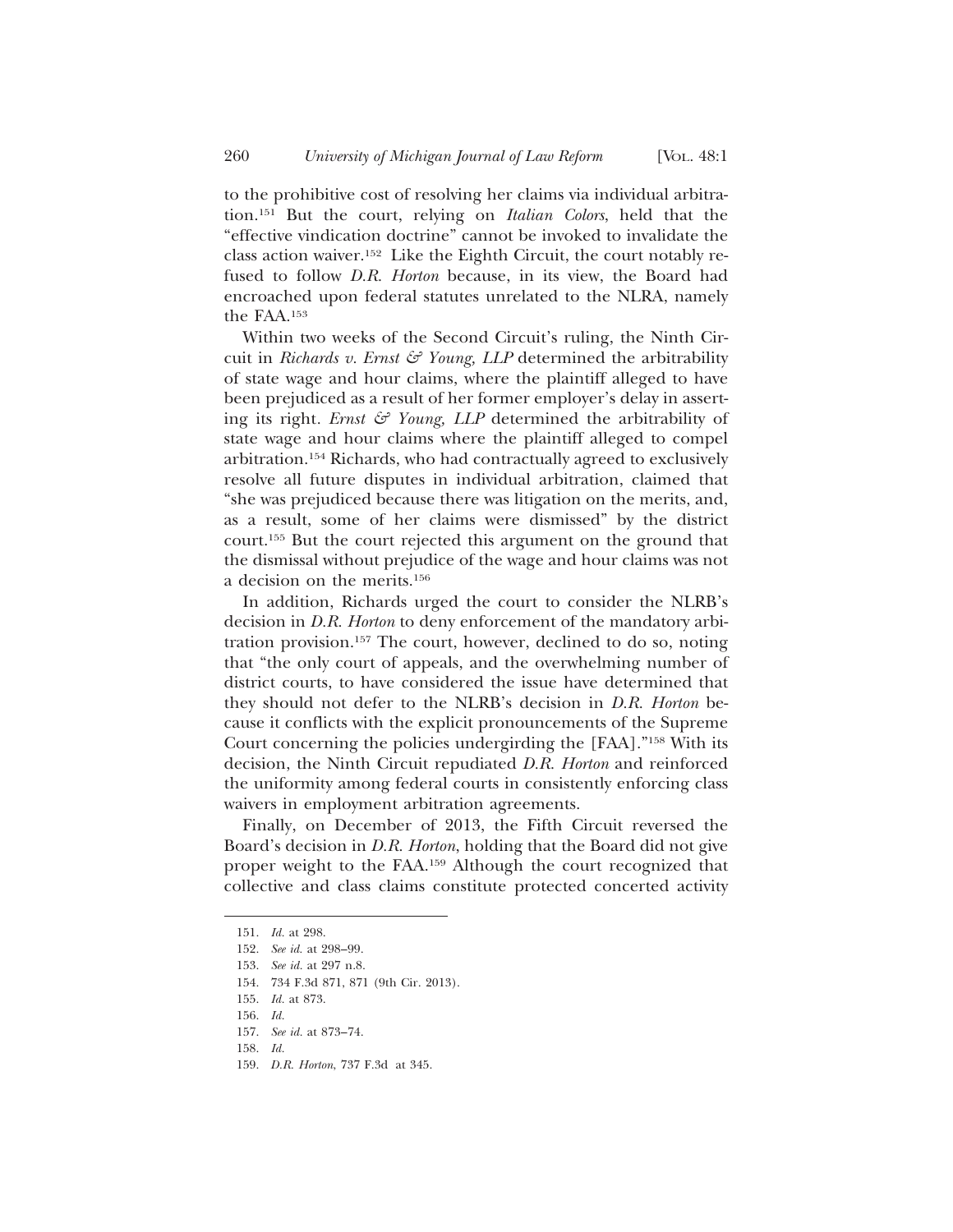under Section 7 of the NLRA, it emphasized that the "use of class procedures . . . is not a substantive right."160 The court also noted that the arbitration agreement did not fall within the savings clause and that the NLRA does not contain an express congressional command to override the FAA.161 Accordingly, the court determined that the arbitration agreement was enforceable according to its terms.162 This ruling represents a major setback for nonunion employees, as it makes filing joint, class, or collective employmentrelated claims in any forum increasingly difficult.

## *D. The Need for Reform: Preserving Section 7 Rights in the Wake of* Concepcion

To date, the Supreme Court has not weighed in on *D.R. Horton*. It is difficult to predict whether the NLRB will try to appeal the Fifth Circuit's decision, particularly after its petition for rehearing en banc was denied.163 The Board probably will not want to pursue this case to the Supreme Court and will choose instead to adhere to its holding in *D.R. Horton* until the high court resolves the matter. But even if the Board were to file a petition for appeal to the Supreme Court, it is doubtful the Court will grant certiorari anytime soon. This is especially so given the consistency and uniformity among federal courts in broadly recognizing and enforcing mandatory arbitration agreements.

The courts' liberal interpretation of the FAA encourages businesses to draft employment contracts in a way that insulates them from potential liability.164 Although *Concepcion* and *Italian Colors* both involved consumer contracts,165 they have given employers added incentive to formulate agreements that either explicitly or

164. *See* Gilles & Friedman, *supra* note 105 at 627 (noting how the broad holding in *Concepcion* makes it likely that most arbitration agreements will be upheld).

<sup>160.</sup> *Id.* at 357.

<sup>161.</sup> I*d.* at 358–60.

<sup>162.</sup> *Id.* at 362.

<sup>163.</sup> Several commentators covering the Fifth Circuit's denial of the NLRB petition have speculated about the chances of further appeal to the Supreme Court. *See, e.g.*, Keith J. Brodie, *NLRB* DR Horton *Rehearing Denied*, LEXOLOGY, Apr.17, 2014, http://www.lexology .com/library/detail.aspx?g=c0d01a65-23f7-4a45-b6f2-a9d4113e7eb4; Ronald J. Kramer, *Rejected: Fifth Circuit Denied NLRB Petition for Rehearing En Banc in D.R. Horton, LEXOLOGY, Apr.* 16, 2014, http://www.lexology.com/library/detail.aspx?g=9f36c866-dc7e-4b41-9696-1101979 0d29b.

<sup>165.</sup> *See* AT&T Mobility LLC v. Concepcion, 131 S. Ct. 1740 (2011) (cell phone contract); Am. Express Co. v. Italian Colors Restaurant, 133 S. Ct. 2304 (2013) (credit card acceptance agreement)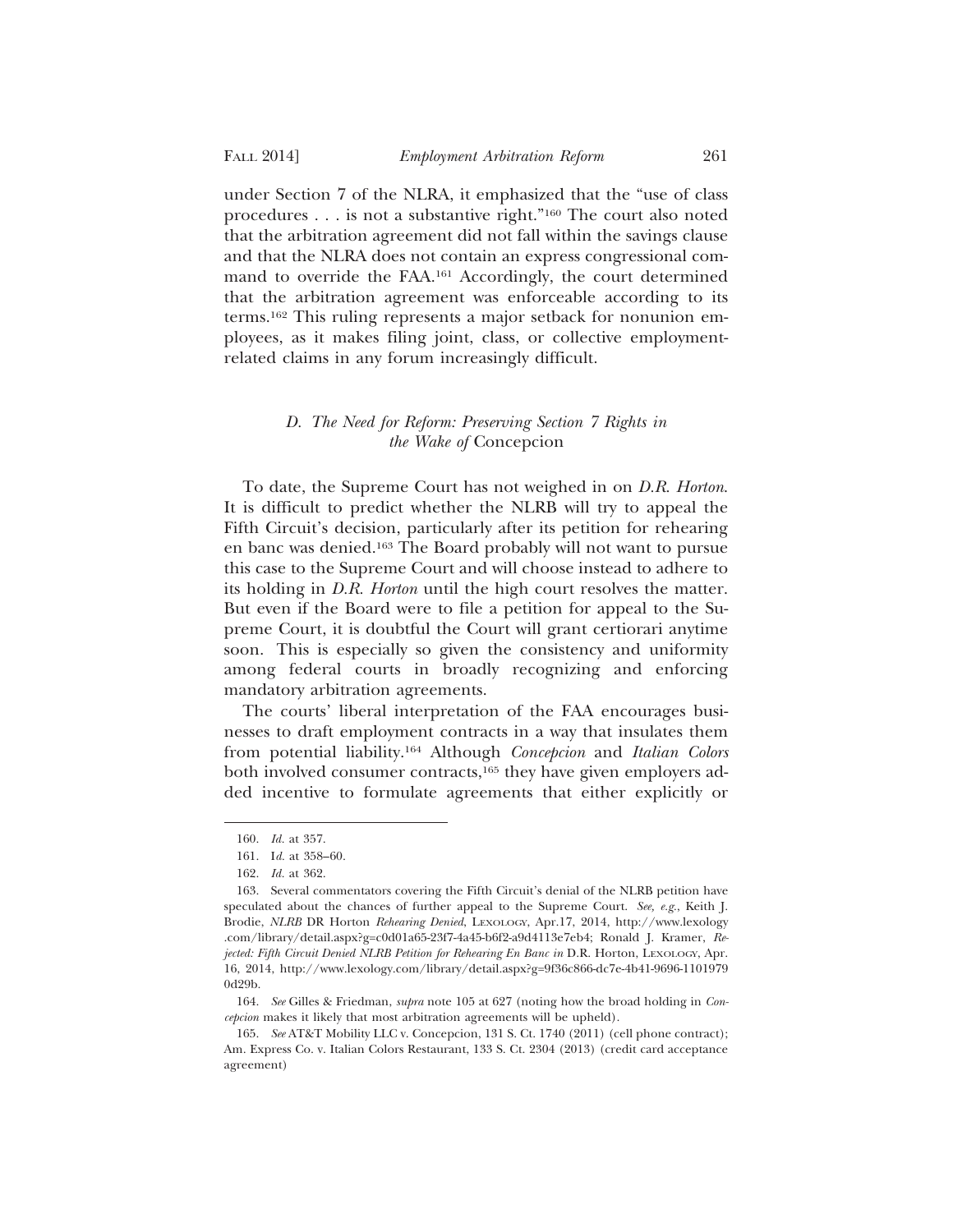implicitly preclude employees from invoking class proceedings.166 Now that the Supreme Court has rejected the vindication of rights doctrine,<sup>167</sup> employees will largely be unable to pursue small-dollar claims, given the prohibitive expense of arbitrating on an individual basis.168

Many commentators have pointed to evidence of bias in arbitration proceedings.169 Because most employees are unfamiliar with arbitration, they are at a disadvantage relative to employers who may use the same arbitration provider repeatedly. Arbitration thus exhibits a "repeat player effect," which allows employers and their attorneys to draw on the skill and expertise they have acquired in prior cases in developing a legal strategy, which they could use in defending against claims brought by their employees who lack similar sophistication.170

This is particularly so when employers have contractually required employees to resolve common question claims in individual arbitration. There, the stakes of the employer and each employee differ dramatically, "as do their corresponding incentives to invest in making their cases on common questions."171 While each plaintiff invests up to the expected recovery on his or her particular claims, the defendant invests in a way that "minimizes its classwide exposure to the costs of liability and litigation in the aggregate, not

<sup>166.</sup> *See* Rebecca Wolf, Comment, *"To a Hammer Everything Looks Like a Nail": The Supreme Court's Misapplication of the Vindication of Rights Doctrine*, 21 AM. U.J. GENDER SOC. POL'Y & L. 951, 992–93 (2013).

<sup>167.</sup> *Id.* at 993; *see also Italian Colors*, 133 S. Ct. at 2310–11.

<sup>168.</sup> *See W*olf, *supra* note 166, at 993–94. For a detailed discussion of the costs of individually arbitrating employment disputes, *see* Michelle Eviston & Richard Bales, *Capping the Costs of Consumer and Employment Arbitration*, 42 U. TOL. L. REV. 903, 909–10.

<sup>[</sup>The American Arbitration Association ("AAA")] uses the Commercial Fee Schedule for disputes arising out of individually-negotiated employment agreements and contracts. Here, however, the AAA does not provide any caps for small claims like it does for consumer disputes. Thus, if an employee sues his or her employer alleging a Title VII violation and seeking \$300,000 in actual damages, he or she would owe a \$2,800 filing fee and a \$1,250 case service fee.

*Id.* at 910. *See also* Christopher R. Drahozal, *Arbitration Costs and Contingency Fee Contracts*, 59 VAND. L. REV. 727, 736–42 (2006) (examining the cost structure of arbitration, as compared to litigation).

<sup>169.</sup> *See, e.g.*, Lisa Bingham, *Unequal Bargaining Power: An Alternative Account for the Repeat Player Effect in Employment Arbitration*, PROCEEDINGS OF THE FIFTIETH ANNUAL MEETING OF THE INDUSTRIAL RELATIONS RESEARCH ASSOCIATION, Chicago, Ill., Jan. 3-5, 1998, at \*35-37; David Korn & David Rosenberg, Concepcion's *Pro-Defendant Biasing of the Arbitration Process: The Class Counsel Solution*, 46 U. MICH. J.L. REFORM 1151, 1158–70 (2013).

<sup>170.</sup> *See* Bingham, *supra* note 169, at \*40.

<sup>171.</sup> Korn & Rosenberg, *supra* note 169, at 1153.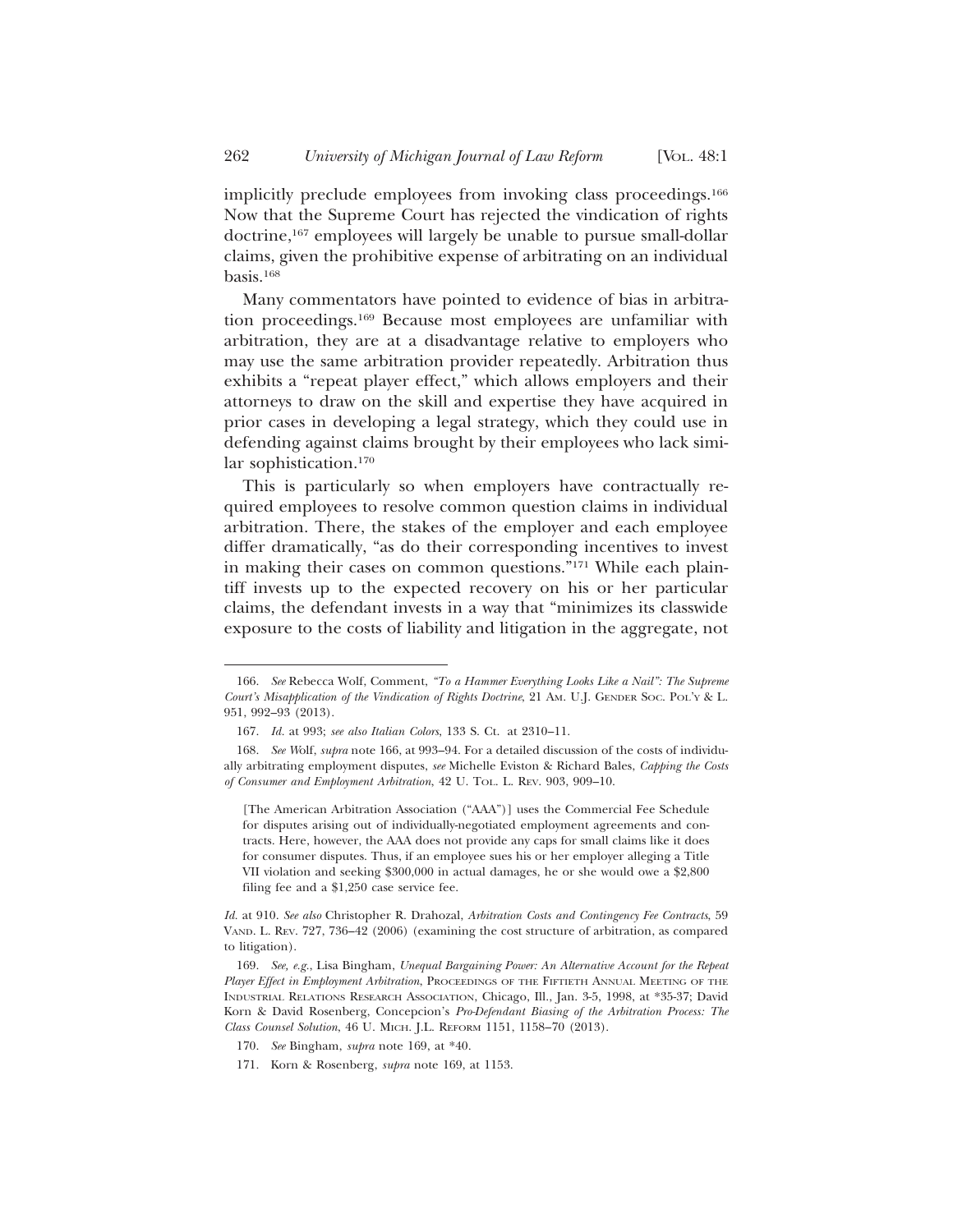for any particular claim."172 The resulting "asymmetry in stakes between the single-shot plaintiff and the repeat-player defendant" confers on the defendant a superior bargaining position relative to the plaintiff, skewing the outcome of individual arbitration in its favor.173 Individual employment arbitration tends to inure to the benefit of employers—the repeat players—because arbitration providers have a strong incentive to rule in their favor in order to retain their business.174 This systemic bias manifests itself particularly in the nonunion context, where individual employees cannot avail themselves of the protections provided by the collective bargaining agreement. In labor arbitration, by contrast, the union is typically a repeat player, so the bias in favor of the employer is offset by the bias in favor of the union.

In spite of the generally negative response to *D.R. Horton* by federal courts and the questions raised by *Concepcion* and *Italian Colors*, the enforceability of class waivers in predispute arbitration agreements remains a hotly contested issue. A number of NLRB administrative law judges ("ALJs") have applied *D.R. Horton* to invalidate class action waivers, and accordingly, have struck down mandatory arbitration agreements that contain such waivers on the ground that they violate the NLRA. For example, on August 29, 2013, an ALJ found that an individual arbitration agreement was unlawful under *D.R. Horton*. 175

The company argued that *D.R. Horton* is void because the Board lacked a quorum when it issued the decision and, alternatively, that it was wrongly decided as evident from its poor reception among federal circuit and district courts.176 But in a footnote, the ALJ dismissed those claims, affirming that it is "bound by Board precedent unless and until it is reversed by the Board itself or the Supreme Court."177 Prior to that decision, on August 19, 2013, another NLRB ALJ similarly rejected arguments concerning the validity of *D.R. Horton*. 178 The company in that case challenged *D.R. Horton* on the basis that it is inconsistent with the FAA and Supreme Court precedent.179 Acknowledging that it "is undeniable that increasingly the

<sup>172.</sup> *Id.* at 1154.

<sup>173.</sup> Samuel Issacharoff, *Assembling Class Actions*, 90 WASH. U. L. REV. 699, 710 (2013).

<sup>174.</sup> Korn & Rosenberg, *supra* note 169 at 1159-61.

<sup>175.</sup> Gamestop, Corp., Case 20-CA-080487, 2013 WL 4648418, at \*10 (N.L.R.B. Div. of Judges, Aug. 29, 2013).

<sup>176.</sup> *See id.* at \*10 n.3.

<sup>177.</sup> *Id.*

<sup>178.</sup> Cellular Sales of Mo., LLC, Case 14-CA-094714, 2013 WL 4427452, at \*3 (N.L.R.B. Div. of Judges Aug. 19, 2013).

<sup>179.</sup> *See id.* at \*5.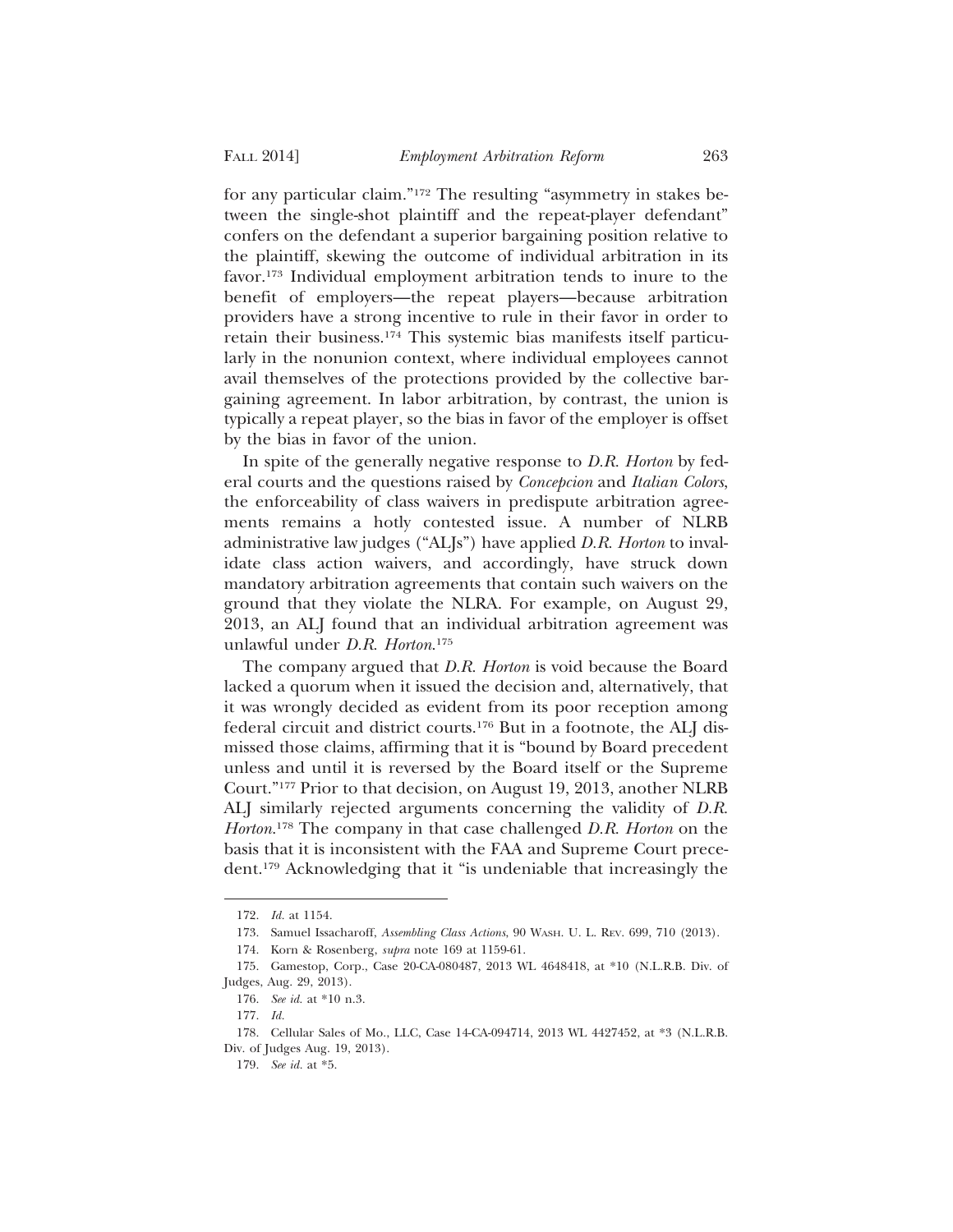Supreme Court has shown great deference to enforcement of arbitration agreements," the ALJ ultimately concluded that "the Supreme Court does not expressly overrule the finding in D.R. Horton."180 Given the widespread discordance between the NLRB and most federal courts about the continuing validity of *D.R. Horton*, the issue is expected to eventually make its way to the Supreme Court.181

As the practice of mandating individual arbitration becomes more prevalent, employees will face greater hurdles in accessing class proceedings—a result which would have dire consequences for employees seeking to vindicate their fundamental rights under the NLRA.182 To ensure that the right to collective action is not eviscerated, Congress must recognize the urgency of restoring the equality of bargaining power that the NLRA set out to accomplish, and it must respond accordingly by taking legislative action.

## III. AVENUES FOR REFORM: THE FUTURE VIABILITY OF THE RIGHT TO COLLECTIVE LEGAL ACTION

The Fifth Circuit's reversal of *D.R. Horton* and the Supreme Court's FAA arbitration jurisprudence prompt grave concerns about the plausibility of reform through the courts. This judicial trend further highlights the urgency of a legislative solution to protect the rights of employees from being foreclosed by arbitration agreements containing class waivers. Congress, in response to public pressure, has started to consider proposals to amend the FAA and the rules governing arbitration. Most prominently, the Arbitration Fairness Act (AFA) was introduced for the first time in 2007 in response to Supreme Court decisions expansively interpreting the FAA.183 Reactions to this measure have been mixed. Although some commentators have extolled the merits of this proposed reform,<sup>184</sup>

<sup>180.</sup> *Id.* at \*6.

<sup>181.</sup> *See* John Lewis & Todd A. Dawson, *Fifth Circuit Rejects NLRB's D.R. Horton Decision— Too Soon For Champagne?*, MONDAQ, Dec. 9, 2013, http://www.mondaq.com/unitedstates/x/ 279886/employment+litigation+%20tribunals/Fifth+Circuit+Rejects+NLRBs+DR+Horton+ Decision+Too+Soon+For+Champagne.

<sup>182.</sup> Yan, *supra* note 116, at 551–52.

<sup>183.</sup> Arbitration Fairness Act of 2007, S. 1782, 110th Cong. (2007); Arbitration Fairness Act of 2007, H.R. 3010, 110th Cong. (2007). "[N]o predispute arbitration agreement shall be valid or enforceable if it requires arbitration of an employment dispute, consumer dispute, antitrust dispute, or civil rights dispute." Arbitration Fairness Act of 2013, S. 878, 113th Cong. § 402 (2013).

<sup>184.</sup> *See* Richard M. Alderman, *Why We Really Need the Arbitration Fairness Act: It's All About the Separation of Powers*, 12 J. CONSUMER & COM. L. 151, 157 (2009) (arguing that the AFA would restore consumers' right to sue and should therefore be enacted by Congress).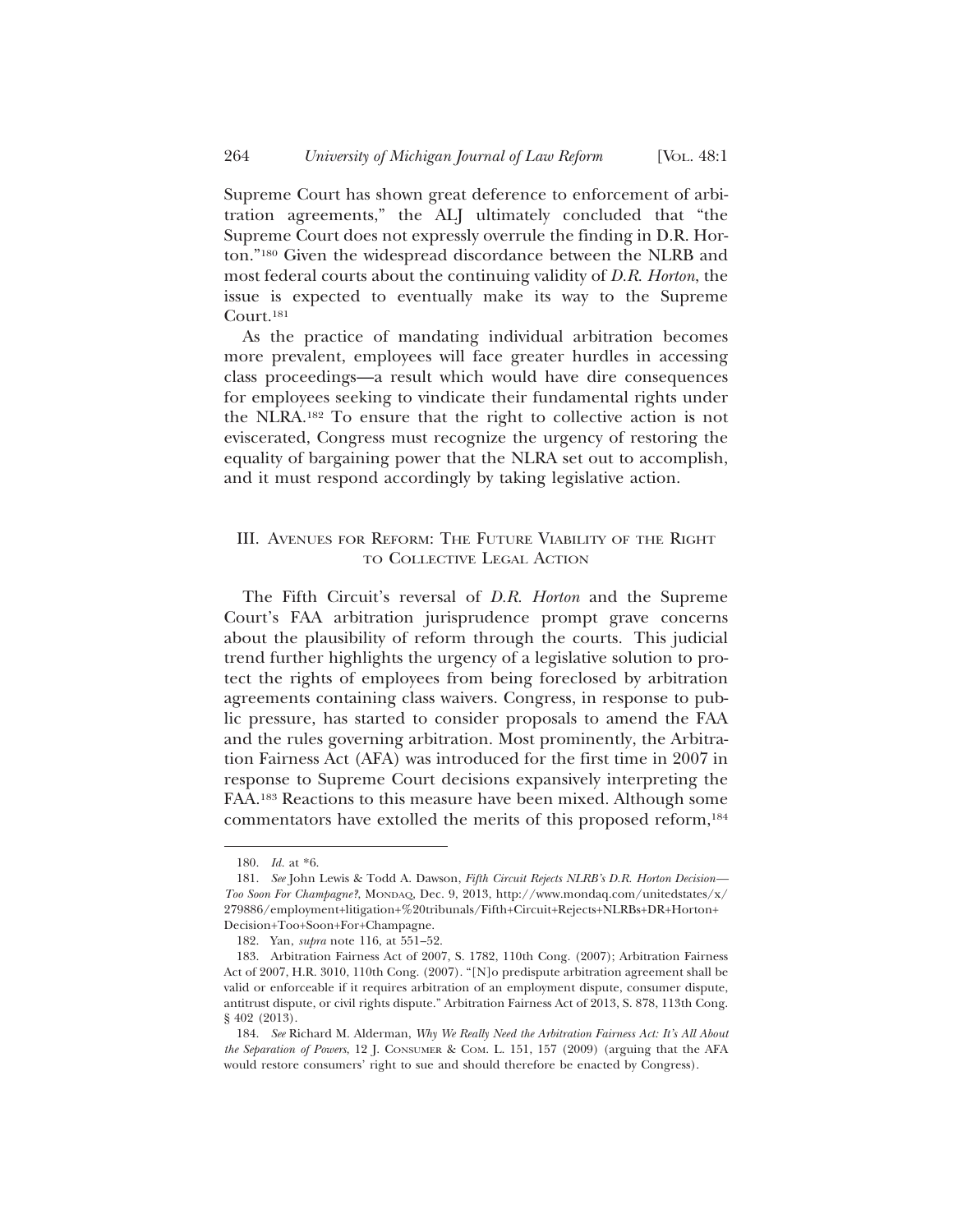others have expressed some concern that either it goes too far185 or not far enough.186

This Part will explore the AFA—which would essentially abolish compulsory arbitration in most contexts—and will analyze its benefits and drawbacks. In addition, this Part will highlight the critical importance of enacting statutory reform that codifies the NLRB's decision in *D.R. Horton*. This proposed legislation would go a long way in restoring employees' Section 7 rights to engage in concerted activity while at the same time preserving the advantages of speed, cost, and accessibility that individual arbitration provides. Such a law would enable employees to bring joint, or collective, claims against their employers in an arbitral or judicial forum, thereby giving them the opportunity to effectively vindicate their statutory rights. Finally, this Part will attempt to foresee the continuing relevance of mandatory employment arbitration, with the aim of forecasting the future of concerted activity in the years to come.

## *A. Existing Proposal for Reform: The Arbitration Fairness Act*

In response to a series of judicial decisions that were seen to erode protections for consumers and employees, Senator Al Franken in 2013 put forth the most recent version of the AFA, which declares that "no predispute arbitration agreement shall be valid or enforceable if it requires arbitration of an employment, consumer, franchise or civil rights dispute."187 This bill has drawn considerable support in the Senate, yet it has so far been unable to obtain the requisite number of votes to get past committee.188

<sup>185.</sup> *See, e.g.*, Eviston & Bales, *supra* note 169 at 906–07 (arguing that the AFA attempts to address legitimate concerns relating to private arbitration but does little to consider the high costs of making arbitration optional); Martin H. Malin, *The Arbitration Fairness Act: It Need Not and Should Not Be an All or Nothing Proposition*, 87 IND. L.J. 289, 311–14 (2012) (arguing that the total prohibition of employer-imposed mandatory arbitration will thwart the ability of employees to access a forum in which to adjudicate their claims); Miles B. Farmer, Note, *Mandatory and Fair? A Better System of Mandatory Arbitration*, 121 YALE L.J. 2346, 2362–63 (2012) (arguing that the AFA would disproportionately impose costs on companies and on the judicial system, introduce transaction costs, and undermine the efficiency advantage that arbitration provides).

<sup>186.</sup> *See* Joshua T. Mandelbaum, Note, *Stuck in a Bind: Can the Arbitration Fairness Act Solve the Problems of Mandatory Binding Arbitration in the Consumer Context?*, 94 IOWA L. REV. 1075, 1100–02 (2009).

<sup>187.</sup> Arbitration Fairness Act of 2013, S. 878, 113th Cong. § 402 (2013); Arbitration Fairness Act of 2013, H.R. 1844, 113th Cong. § 402(2013).

<sup>188.</sup> *See* Bill Summary & Status: 113th Congress (2013-2014): S.878 CRS Summary (Libr. of Congress), http://thomas.loc.gov/cgi-bin/query/z?c113:S.878*:* (last visited Feb. 4, 2014). As of December 17, 2013, the AFA has 24 cosponsors in the Senate.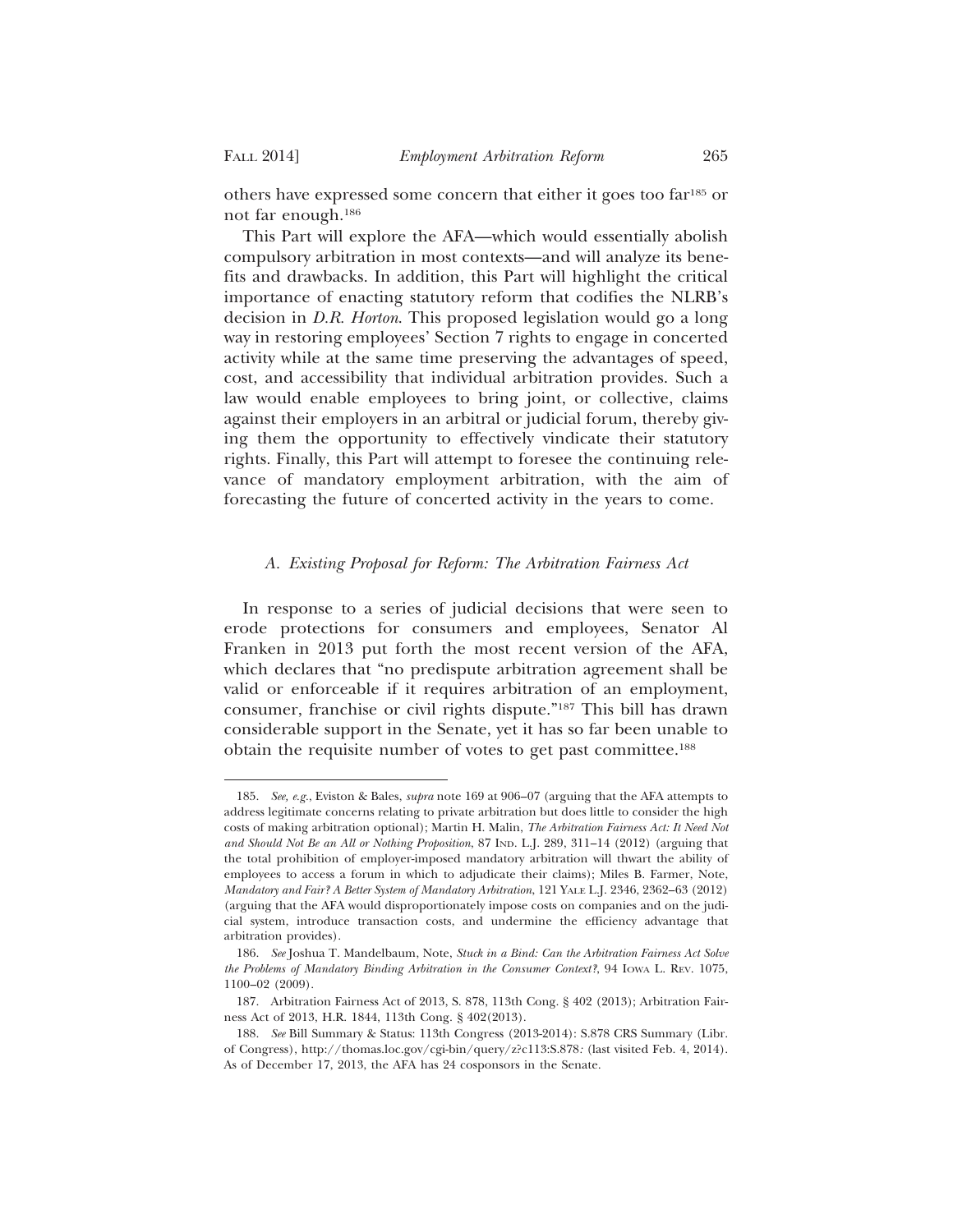The AFA has garnered support from those who seek an end to predispute arbitration both on empirical and egalitarian grounds.189 Proponents argue that voluntary, post-dispute arbitration agreements are fairer to employees than binding predispute arbitration agreements, particularly where the party with a stronger bargaining position (typically the employer) exclusively determines whether to impose a mandatory arbitration regime.<sup>190</sup> Predispute agreements, on the one hand, tend to be executed when employees feel compelled to sign in order to obtain or maintain their jobs.191 On the other hand, post-dispute agreements are more likely to be voluntary in the sense that they take place when employees can make a more informed decision about the merits and drawbacks of arbitration as compared to litigation.192

Yet in spite of those who favor making arbitration clauses unenforceable, a number of observers note that the AFA fails to address several of the problems endemic to the existing mandatory arbitration regime and would continue to allow companies to take advantage of consumers and employees.193 The AFA has also been criticized for not dealing with the significant costs of arbitration and doing little to confront the problems of limited discovery or biased arbitrators.194 Many commentators believe that the AFA proposes a broad array of changes that would effectively nullify the benefits of arbitration.195 According to Theodore St. Antoine, the AFA "brings a hammer to bear on mandatory arbitration when the need is for a scalpel."196 Such critics refer to win rates in employment arbitration compared to those in litigation as a basis for contending that mandatory arbitration not only can be favorable to individual employees but also is often "their only feasible option."197

<sup>189.</sup> *See, e.g.*, David S. Schwartz, *Mandatory Arbitration and Fairness*, 84 NOTRE DAME L. REV. 1247, 1331 (2009); Jean R. Sternlight, *Introduction: Dreaming About Arbitration Reform*, 8 NEV. L.J. 1, 3 (2007).

<sup>190.</sup> *See* Schwartz, *supra* note 189, at 1258–59.

<sup>191.</sup> *See id.*

<sup>192.</sup> Theodore J. St. Antoine, *Mandatory Employment Arbitration: Keeping it Fair, Keeping it Lawful*, 60 CASE W. RES. L. REV. 629, 635 (2010).

<sup>193.</sup> *See* Mandelbaum, *supra* note 186, at 1100–02.

<sup>194.</sup> *See id.*

<sup>195.</sup> *See* George Padis, Note, *Arbitration Under Siege: Reforming Consumer and Employment Arbitration and Class Actions*, 91 TEX. L. REV. 665, 669 (arguing that the AFA would effectively cancel the practical advantages of engaging in arbitration by rendering arbitration clauses nonbinding and unenforceable);

<sup>196.</sup> St. Antoine, *supra* note 192, at 644. ("Total prohibition of pre-dispute agreements to arbitrate . . . would pose a major obstacle to the real-life fulfillment of the purposes of antidiscrimination legislation for many, if not most, of the intended beneficiaries.").

<sup>197.</sup> *Id.* at 640.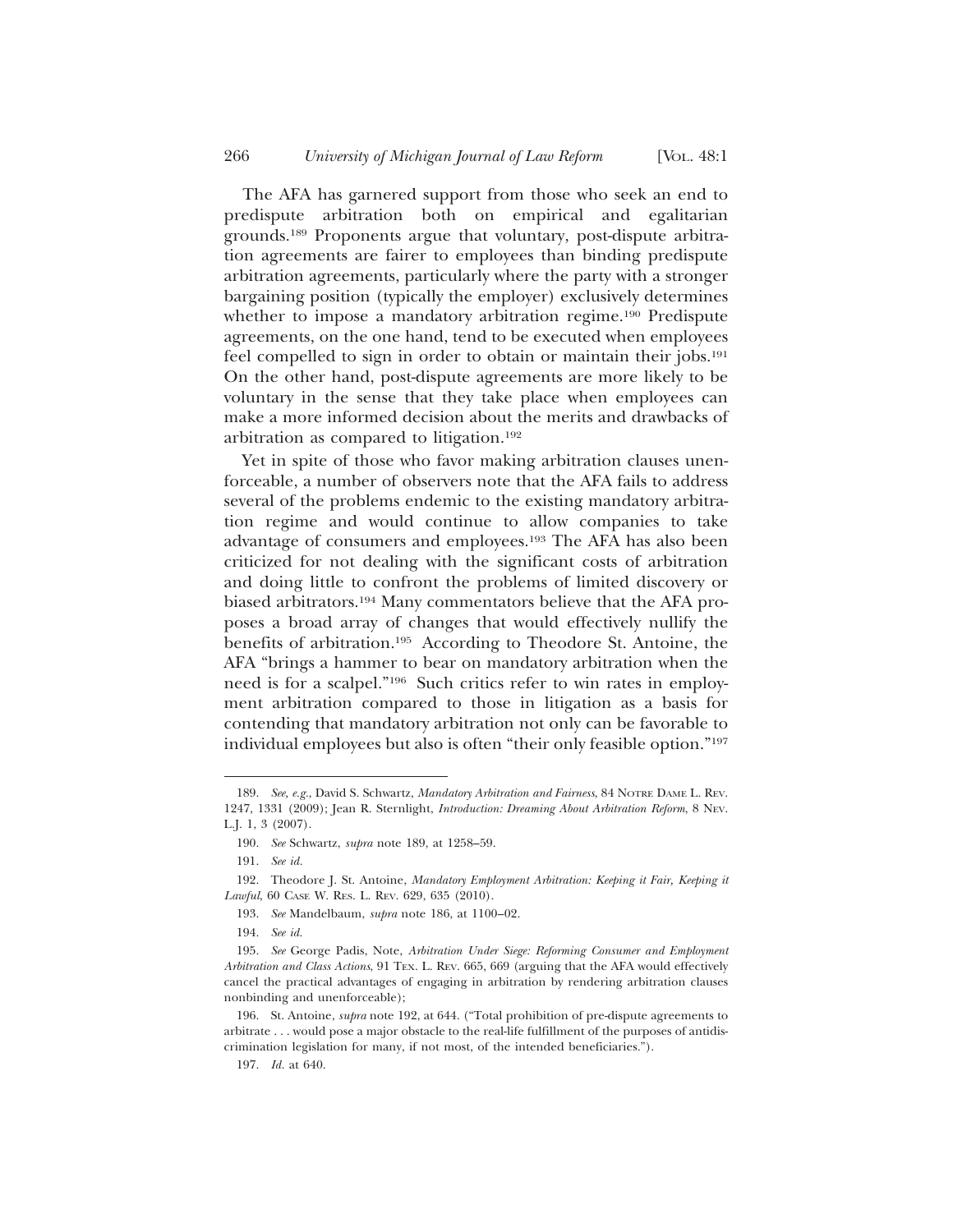The AFA promises comprehensive reform that aims to achieve a more balanced system of arbitration, where the disadvantages fall disproportionately on various classes of plaintiffs. But in a Congress dominated by powerful special interest groups, such a broad and far-reaching proposal will likely fail to obtain substantial political support. A more narrowly-tailored approach to arbitration reform that focuses on a particular class of plaintiffs—in this case, nonunion employees—will not only be more politically feasible, but also more sensitive to concerns over preserving the advantages of arbitration.

Yet the pitfalls of the AFA go beyond the practical and normative challenges that stand in the way of its passage. The AFA also lacks strong legal underpinnings. By invalidating predispute arbitration agreements that require arbitration of antitrust, civil rights, consumer, and employment disputes, this proposed law encroaches on a host of federal statutes. Even if the AFA were enacted into law, it is foreseeable that it will face numerous challenges in the courts, which have tended to view arbitration as a favorable means of resolving disputes.

### *B. Amending the FAA to Address the Problem of Class Waivers*

This Note proposes that Congress formulate an amendment to the FAA that invalidates employment arbitration agreements containing class waivers, where such waivers deny employees their substantive right to engage in concerted activity. Unlike the AFA, which would largely abolish predispute arbitration agreements in antitrust, civil rights, consumer, and employment disputes,<sup>198</sup> this reform is narrowly tailored to the goal of safeguarding specific rights under federal labor law. It would not require employers to depart from the common practice of mandating individual arbitration of all claims arising during the course of work.199 Nor would it apply to a broad array of disputes and potentially infringe on a number of federal statutes.

Rather, this proposal calls for a statutory reform limited to the employment context. Such a reform would render class waivers in employment contracts unenforceable when they force nonunion

<sup>198.</sup> Arbitration Fairness Act of 2013, S. 878, 113th Cong. § 402(a) (2013). *See also* Sarah Rudolph Cole, *On Babies and Bathwater: The Arbitration Fairness Act and the Supreme Court's Recent Arbitration Jurisprudence*, 48 HOUS. L. REV. 457, 458–59 (2011); Peter B. Rutledge, *Who Can Be Against Fairness? The Case Against the Arbitration Fairness Act*, 9 CARDOZO J. CONFLICT RESOL. 267, 267–68 (2008); Malin, *supra* note 186 at 311–14.

<sup>199.</sup> *See* Eisenberg, Miller & Sherwin, *supra* note 20, at 883.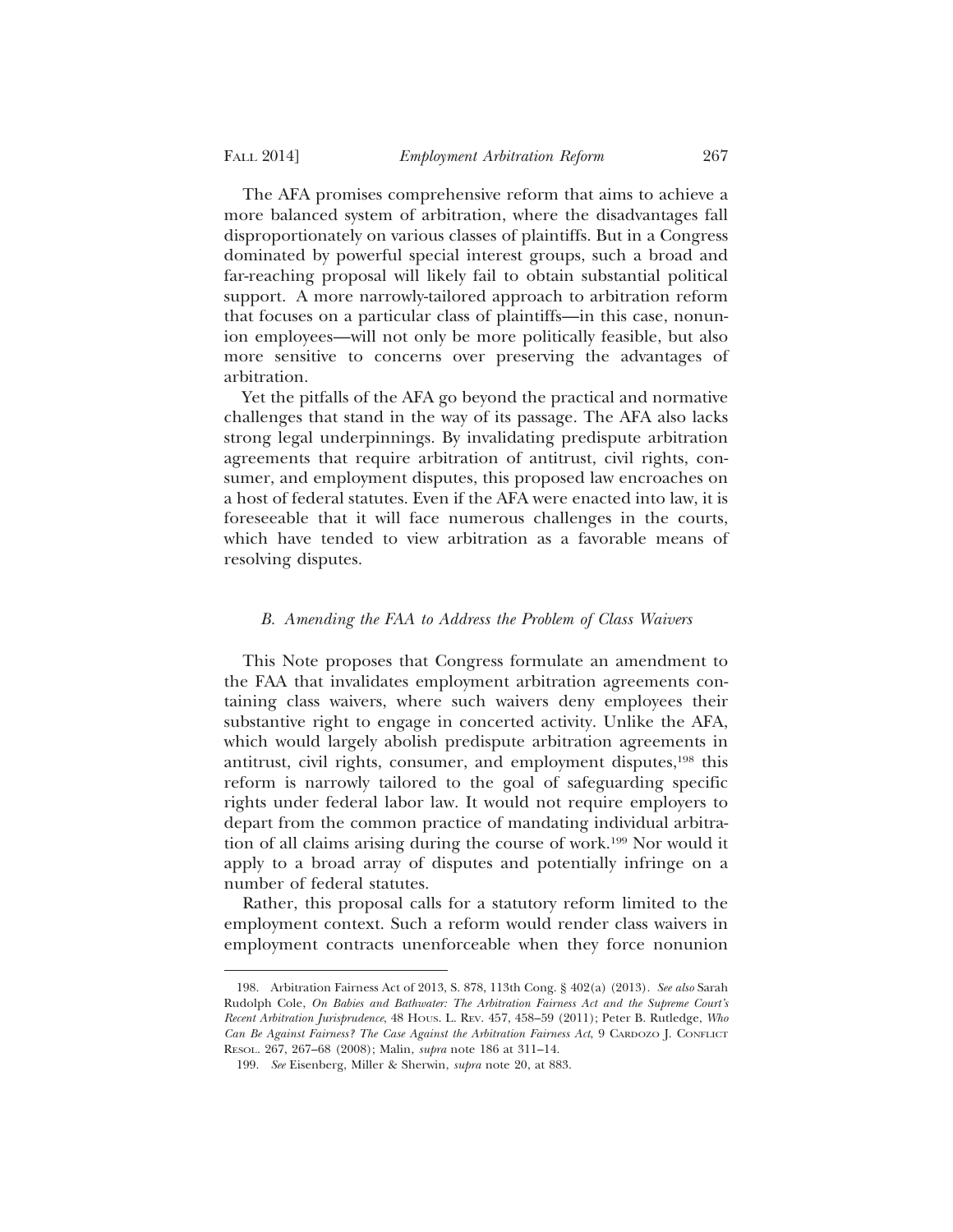employees to give up their right to file joint or collective claims *both* in court *and* in arbitration.

#### i. A Proposal to Rescue *Horton*

This proposed amendment to the FAA would resuscitate the Board's holdings in *D.R. Horton*. Drawing on the basic structure of the AFA, this amendment would add a fourth chapter to the FAA entitled "Arbitration of Employment Disputes," which would provide that no predispute arbitration agreement shall be valid or enforceable if the following two conditions are met: (1) such agreement requires arbitration of an employment dispute, and (2) such agreement contains a waiver precluding parties from engaging in any class proceeding, either in an arbitral or judicial forum. These two conditions are essential to limit the scope of the amendment to cases in the employment context where employees are forced to accept class waiver provisions in mandatory arbitration agreements.

An amendment to the FAA would undoubtedly have significant implications, particularly for nonunion employees who often cannot access a negotiated grievance procedure or rely on representatives to bring claims on their behalf. To avoid any undue interference with union-management relations, this amendment would not apply to any arbitration provision in a collective bargaining agreement. Although this proposal would leave unionized workplaces largely unaffected, it would nonetheless secure to nonunion employees some of the basic protections afforded to employees under a collective bargaining regime. Allowing employees to seek class adjudication of claims before a court or arbitrator will help sustain a central feature of national labor policy: the right to seek collective legal redress of workplace grievances.<sup>200</sup> That does not mean that this proposal would invalidate, or render unenforceable, all mandatory arbitration agreements in the employment context that contain class waivers. Rather, it would mean that such agreements cannot require employees to refrain from bringing collective claims in any forum. It would ensure, in other words, that employees are allowed to aggregate their claims in court or arbitration.

<sup>200.</sup> D.R. Horton, *supra* note 2, at \*8–9 (discussing that the NLRA protects employees' ability to pursue workplace grievances collectively through litigation or in arbitration); *see also* Eastex, Inc. v. NLRB, 437 U.S. 556, 566 (1978) (noting that the NLRA "protects employees from retaliation by their employers when they seek to improve working conditions through resort to administrative and judicial forums").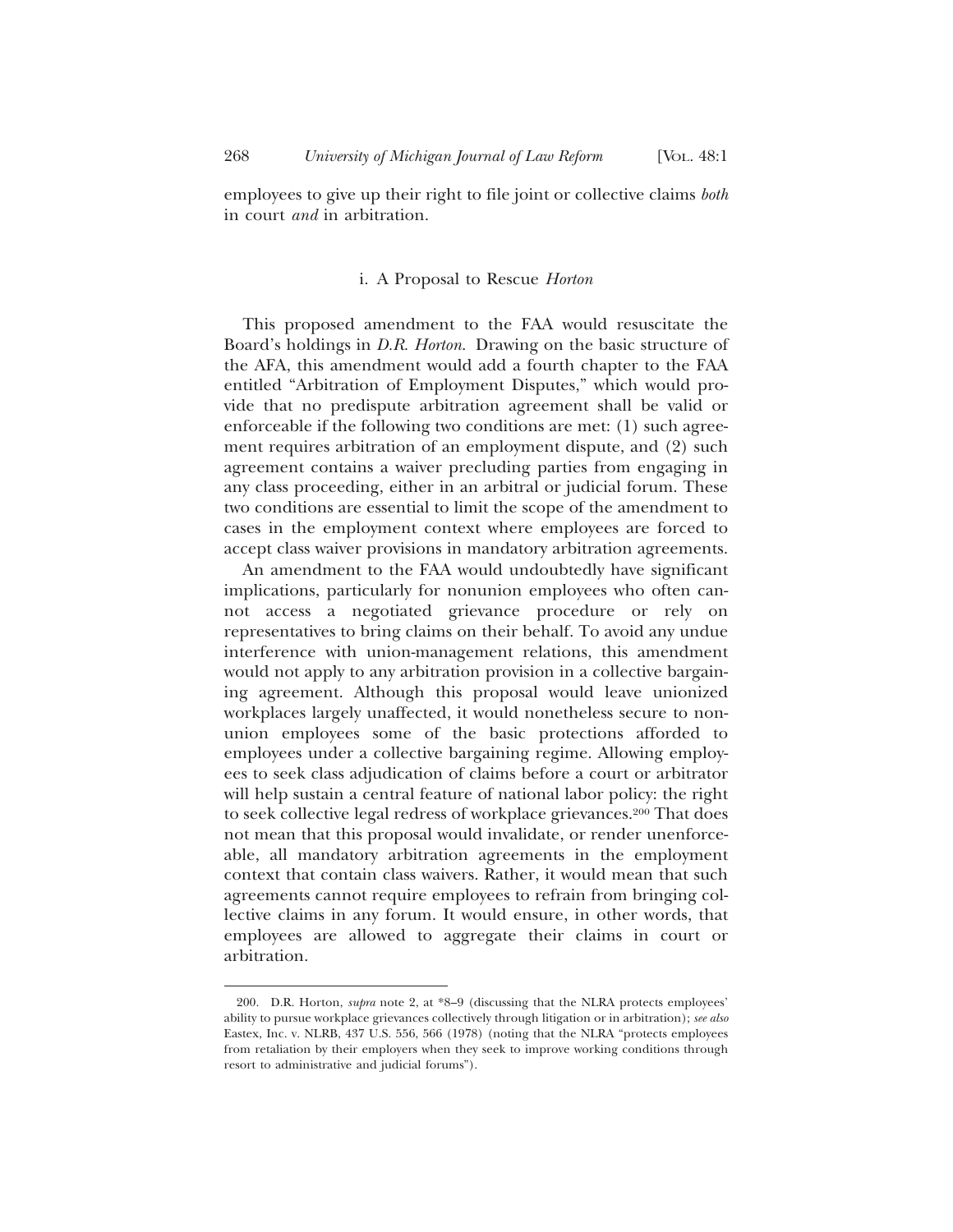By permitting plaintiffs to pursue a collective legal remedy, this statutory amendment would help reconcile the NLRA and the FAA. It would not bar employers from requiring employees to sign mandatory arbitration clauses and forgo access to a judicial forum. Neither Section 7 nor *D.R. Horton* necessarily guarantees employees access to a trial where they can resolve their employment-related claims.201 As long as class arbitration is a viable option and genuine substitute for class action litigation, employers would be able to continue enforcing predispute arbitration agreements. Moreover, the proposed amendment would not interfere with the FAA's mandate to arbitrate contractual disputes nor would it flout the Supreme Court's arbitration jurisprudence as it relates to the employment context.202 It would only codify what the case law supports—that arbitration agreements cannot be interpreted to abridge the substantive rights of employees under the NLRA.203 As has been emphasized throughout, foremost among these rights is the collective redress of workplace grievances.

## ii. Justifications and Potential Criticisms of the Proposed Amendment

It is likely that this proposal will elicit some strong objections. Critics of this proposal may focus on the potentially adverse impact it will bear on employers. In the event that this reform is introduced in Congress, businesses across the country would likely try to prevent its passage. They would accordingly direct their lobbying efforts to prevent it from gaining political support and block it from passing to the floor of either house, as they have achieved with the AFA.204 But assuming the bill is enacted into law, companies would continue to mount obstacles to avoid being held accountable by their employees. After all, it is highly unlikely that management

<sup>201.</sup> D.R. Horton, *supra* note 2, at \*17 (noting that "arbitration has become a central pillar of Federal labor relations policy" and explaining that its "holding rests not on the conflict between the compelled waiver of the right to act collectively in any forum, judicial or arbitral, in an effort to vindicate workplace rights and the NLRA.").

<sup>202.</sup> *See, e.g.*, Gilmer v. Interstate/Johnson Lane Corp., 500 U.S. 20, 35 (1991) (enforcing individual employees' agreements to arbitrate claims under the ADEA against their employer).

<sup>203.</sup> *Id.* at 26 (expressing the principle that arbitration clauses may not require a party to "forgo the substantive rights afforded by [a] statute").

<sup>204.</sup> David Lazarus, *Bill Aims to Restore Consumers' Right to Sue*, LOS ANGELES TIMES (Oct. 28, 2011), http://articles.latimes.com/2011/oct/18/business/la-fi-lazarus-20111018. Arbitration Fairness Act of 2013, S. 878, 113th Cong. (1st Sess. 2013) (referring to the Committee on the Judiciary); H.R. 1844, 113th Cong. (1st Sess. 2013) (referring to the Committee on the Judiciary).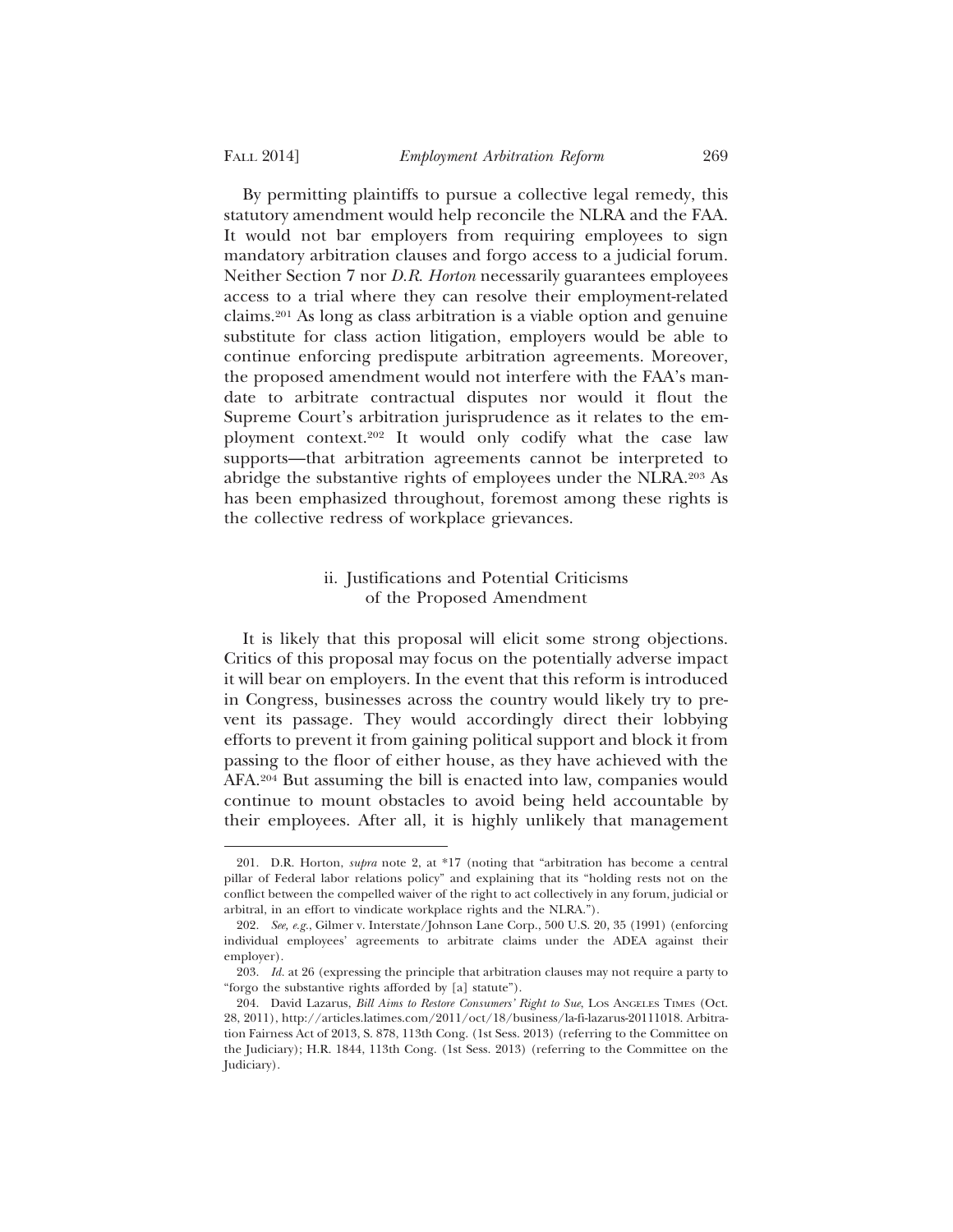would support making arbitration truly voluntary, either before or after the dispute arises.205 A number of employment law scholars have written extensively on the pro-management incentives offered by predispute arbitration agreements, giving reason to think that employers would resist efforts to make post-dispute arbitration an option for resolving workplace grievances. While this suggested reform will likely face stern opposition from industry groups before and after its passage, it is probable that it will also generate support from pro-labor and consumer advocacy groups that stand to benefit from legislation that ends the practice of including class waivers in predispute binding arbitration clauses.206

Additionally, businesses may decide to abandon arbitration entirely if employees had the opportunity to bring their claims collectively in arbitration. This may well be a realistic possibility, especially for employers that have sought to avoid defending against class claims by attaching class waivers in predispute individual arbitration agreements. The abandonment of arbitration may not be desirable for employees, many of whom would find it more costly and time-consuming to pursue their claims in court.207 But it is doubtful that employers will universally discontinue their practice of requiring employees to agree to arbitration as a condition of employment. Arbitration procedures, moreover, are relatively flexible and can be structured to allow collective adjudication of employment-related claims in a forum that is generally more efficient and informal than litigation.208

<sup>205.</sup> *E.g.*, Theodore J. St. Antoine, *The Changing Role of Labor Arbitration*, 76 IND. L.J. 83, 92 (2001) (arguing that, for employers, "the sensible strategy is to agree to arbitrate only if everything can be included, and that almost necessarily means an agreement before any dispute arises"); Samuel Estreicher, *Saturns for Rickshaws: The Stakes in the Debate over Predispute Employment Arbitration Agreements*, 16 OHIO ST. J. DISP. RESOL. 559, 567 (2001) (explaining that "postdispute arbitration, in all but the rarest cases, will not be offered by one party or accepted by the other").

<sup>206.</sup> A host of advocacy organizations have expressed their support of the AFA, who would likely back the more limited reform I propose. For a letter to Members of the House Committee on the Judiciary signed by these organizations, *see Consumer, Labor, and Civil Rights Groups Support the Arbitration Fairness Act*, NATIONAL CONSUMER LAW CENTER (Jul. 26, 2010), http://www.nclc.org/images/pdf/arbitration/letter-afa-support-7-26-10.pdf.

<sup>207.</sup> John B. O'Keefe, Note, *Preserving Collective Rights in Employment Arbitration*, 91 VA. L. REV. 823, 838–39 (2005).

<sup>208.</sup> The American Arbitration Association ("AAA") issued Supplementary Rules for Class Arbitration following the Supreme Court decision in *Green Tree Financial Corp. v. Bazzle*, 539 U.S. 444 (2003). These rules govern proceedings brought as class arbitrations. *See AAA Policy on Class Arbitration*, AMERICAN ARBITRATION ASSOCIATION (Jul. 14, 2005), *available at* http://www.adr.org/aaa/ShowPDF?doc=ADRSTG\_003840. *See also Supplementary Rules for Class Arbitrations*, AMERICAN ARBITRATION ASSOCIATION (Oct. 8, 2003), available at https:// www.adr.org/aaa/ShowPDF?url=/cs/groups/commercial/documents/document/dgdf/ mda0/~edisp/adrstg\_004129.pdf.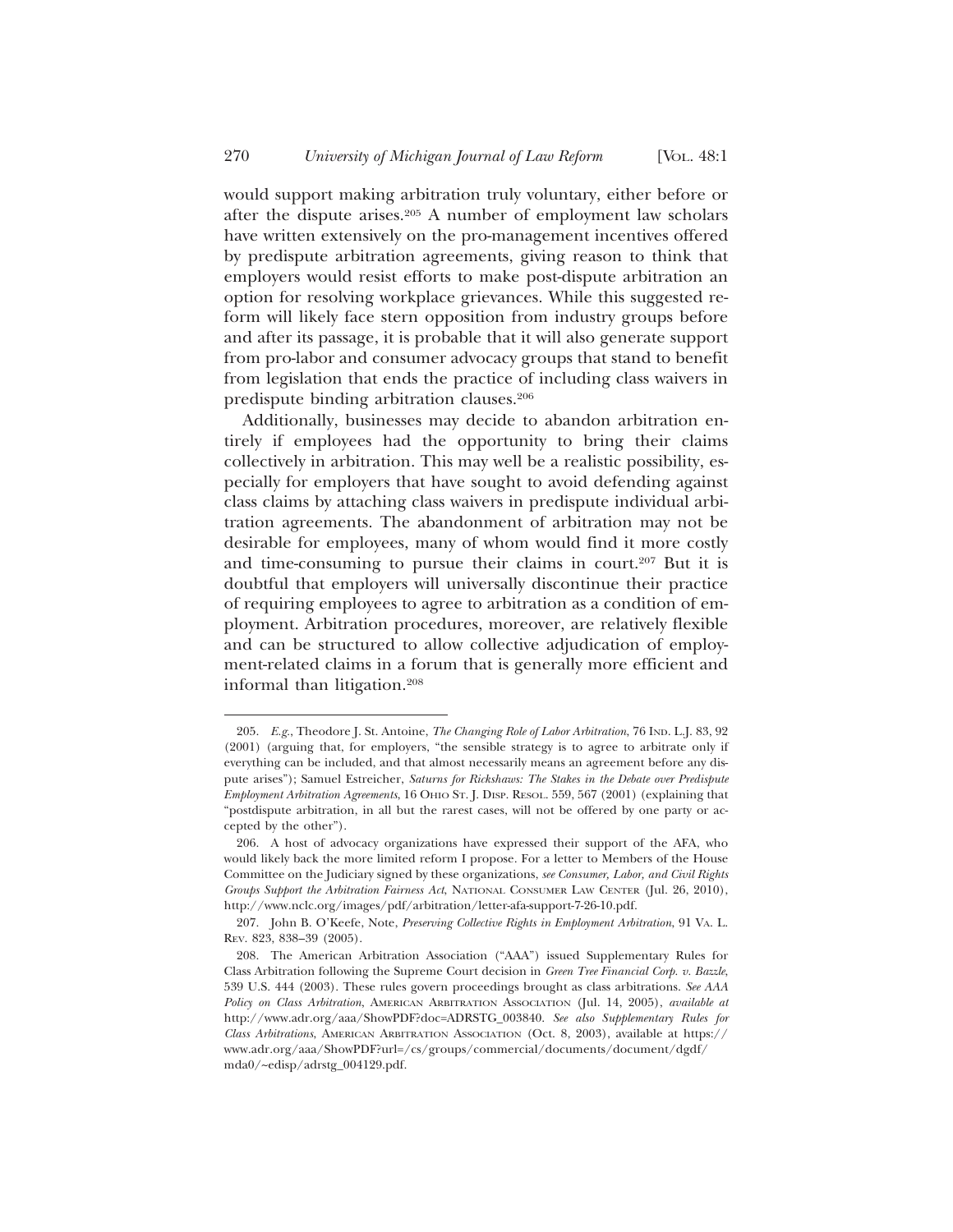Critics may also contend that statutory reform is premature and insist on pursuing further judicial review. But while the Fifth Circuit's reversal of *D.R. Horton* has been hailed as a "win for businesses,"209 the Board may choose not to acquiesce and continue to invalidate certain class waivers in mandatory arbitration agreements until the Supreme Court rules on the issue. Likewise, the Fifth Circuit's ruling will probably not affect future decisions of NLRB administrative law judges, who will probably apply the Board's reasoning and reach similar conclusions. Although the Fifth Circuit's decision would perhaps be binding on district courts in that jurisdiction, it is possible that federal courts in other circuits may decline to take the same approach. Even though this particular ruling may not signal the death knell for collective legal action in workplace disputes, it nevertheless undercuts the Board's authority over the interpretation of the NLRA, and it chips away at the capacity of employees to vindicate their statutory rights. Legislative action is therefore necessary not only to reconcile the FAA and the NLRA but also to restore the substantive right to class proceedings.

Following *Concepcion*, the law governing class actions and class arbitration has been steadily shaped according to the interests of corporate defendants who benefit from strong judicial enforcement of individual arbitration. The Supreme Court has in recent years been reluctant to acknowledge the tension between federal statutory rights (e.g., to concerted activity) and the FAA's mandate to arbitrate claims.210 Congressional action must therefore be deliberate and explicit in order to permit plaintiffs to effectively vindicate their statutory rights. Such action must also be appropriately tailored to the goal of providing employees with the opportunity to aggregate their claims (in court or in arbitration) while not unduly restricting the ability of employers to draft predispute arbitration agreements.

Overall, however, the benefits of the reform outweigh any potential concerns. This suggested reform would preserve employee protections under the NLRA and strengthen the legitimacy of the NLRB in resolving labor disputes. It would restore the recognition that "collective *legal* action" is the "core substantive right" protected by national labor law.211 Preserving this right is especially important

<sup>209.</sup> The Associated Press, *Court Blocks Labor Board on Lawsuits*, N.Y. TIMES (Dec. 3, 2013), http://www.nytimes.com/2013/12/04/business/court-blocks-labor-board-on-lawsuits.html?\_  $r=0$ .

<sup>210.</sup> *See* Maureen A. Weston, *The Death of Class Arbitration After* Concepcion?, 60 U. KAN. L. REV. 767, 781–91 (2012)

<sup>211.</sup> D.R. Horton, *supra* note 2, at \*12.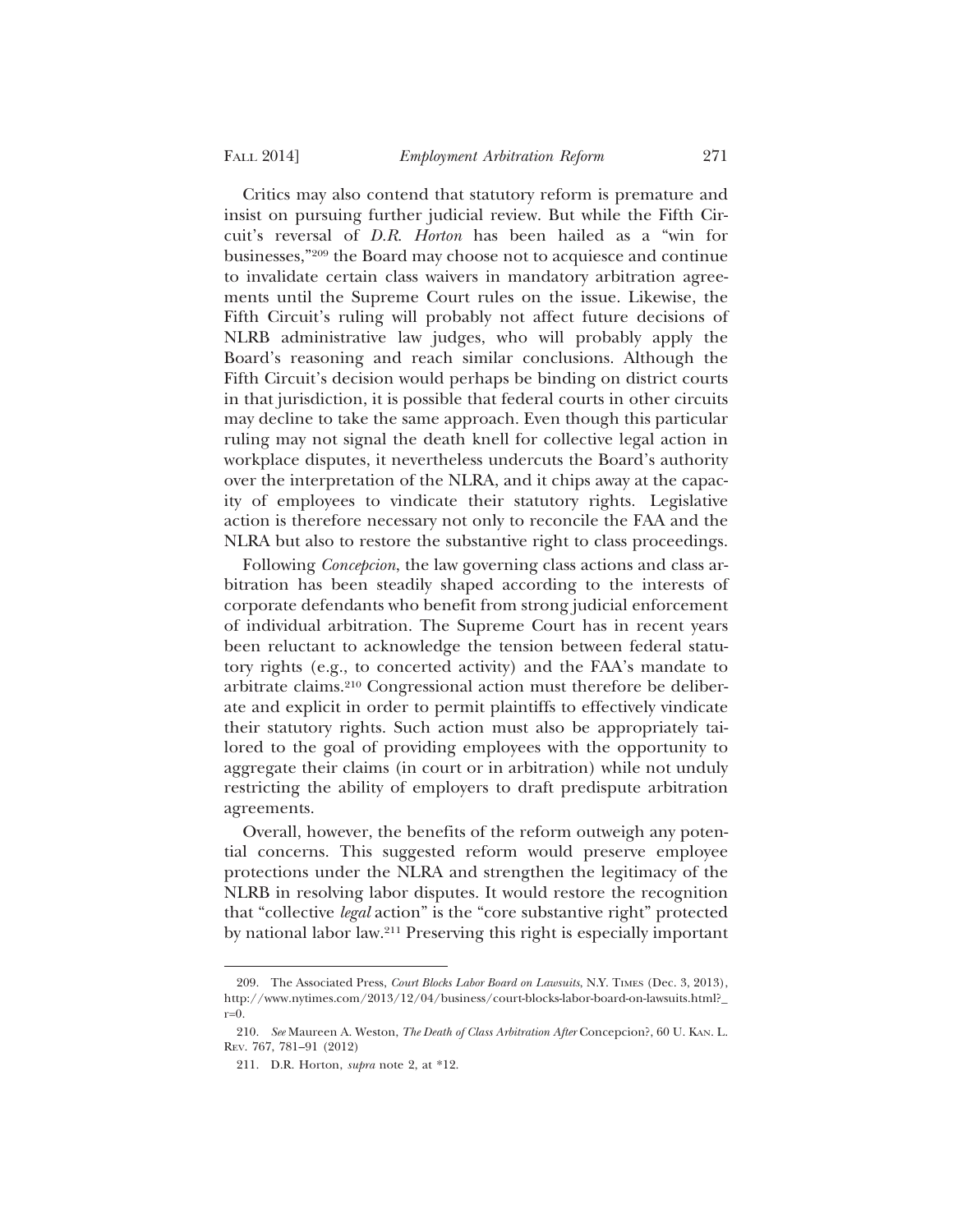to nonunion employees, who make up the vast majority of the private-sector workforce. Unlike unionized employees who can avail themselves of the procedures governing labor arbitration, these individual employees do not enjoy the protections afforded by collective bargaining agreements, yet they are still pressured by their employers to relinquish their right to collective action.212 Given the Supreme Court's liberal enforcement of the FAA, this amendment would ensure that national labor policy is not displaced by the Court's recent arbitration jurisprudence.

#### **CONCLUSION**

The Supreme Court's liberal enforcement of predispute arbitration agreements, coupled with the Fifth Circuit's reversal of *D.R. Horton*, highlights the pressing need for congressional action aimed at safeguarding the substantive rights of private sector employees under Section 7 of the NLRA. An amendment to the FAA prohibiting class waivers in employment disputes will lead future courts to bar the enforcement of mandatory arbitration agreements that unduly constrain the ability of employees to aggregate their claims. It will, in turn, discourage employers from drafting contracts that compel employees to resolve future claims in individual arbitration. Finally, this amendment will strengthen the authority of the NLRB, permitting it to carry out its statutory duty to protect employees' right to concerted activity. By enabling employees to vindicate their substantive rights, this proposed amendment will help restore one of the chief purposes of the NLRA: to promote equal bargaining power in the workplace.

What is urgently needed is congressional action to preserve the right to collective action in employment disputes. Legislators would do well to heed the words of the trade unionist, Samuel Gompers: "Do I believe in arbitration? I do. But not in arbitration between the lion and the lamb, in which the lamb is in the morning found inside the lion."213 Congress should reform the FAA to ensure that

<sup>212.</sup> Patricia Lynch, Barbara Crutchfield George & Mary Jane Dundas, *Employment Arbitration Agreements in the Non-Union Workplace: Failure to Meet Minimal Standards of Fairness?*, CAL. STATE UNIV., NORTHRIDGE, *available at* http://www.csun.edu/~bz51361/elq/elq1.pdf.

<sup>213.</sup> The Samuel Gompers Papers, SG Quotations, UNIV. OF MD., *available at* http://www .gompers.umd.edu/quotes.htm (collection of quotations by Samuel Gompers). The Samuel Gompers Papers, a project at the University of Maryland, "collects, annotates, and makes available primary sources of American labor history." The Samuel Gompers Papers, UNIV. OF MD., *available at* http://www.gompers.umd.edu/project.htm). Quote originally appeared in the ROCKY MOUNTAIN NEWS on Feb. 10, 1888.